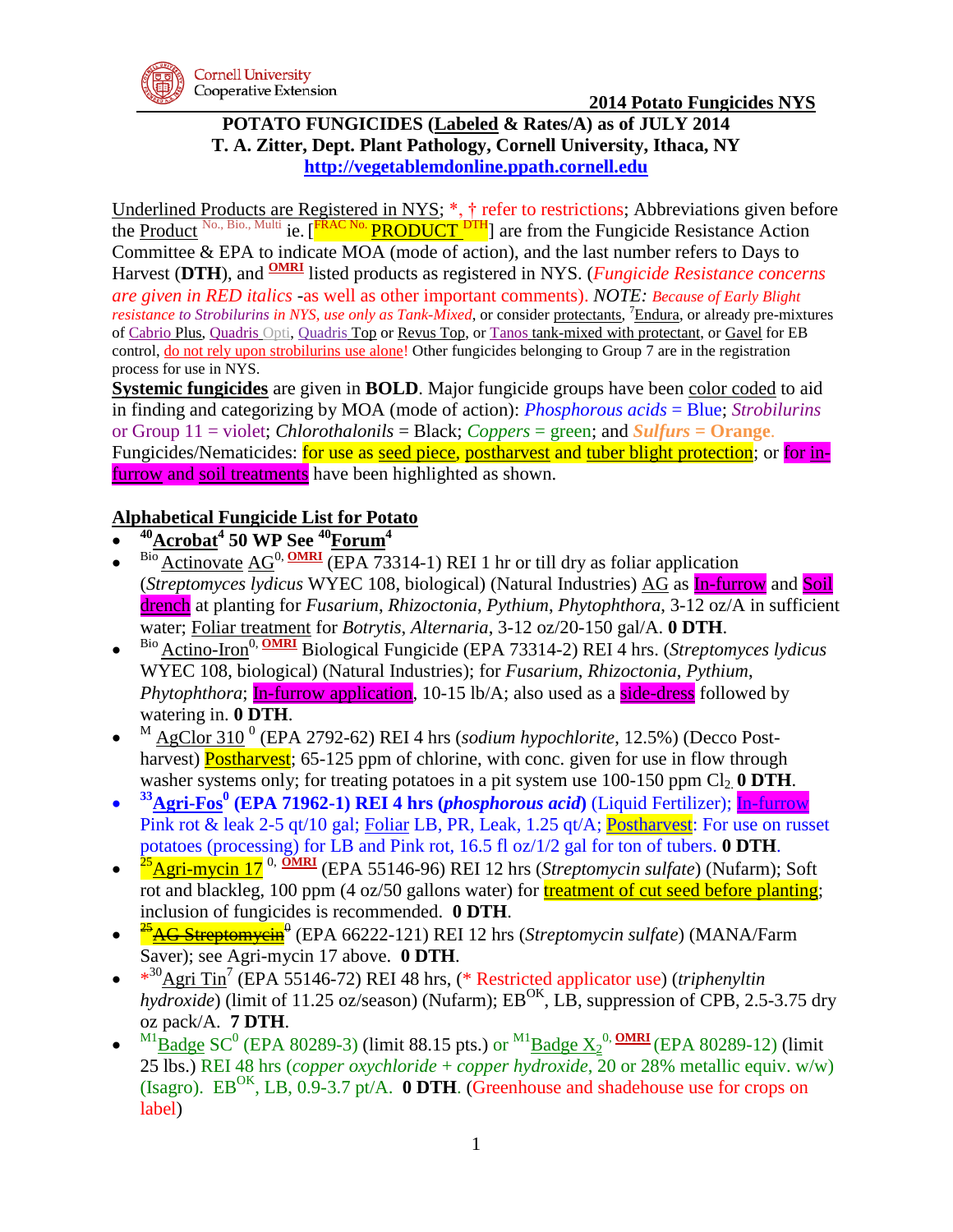

- $\bullet$ M1Basic Copper 530, **OMRI** (EPA 45002-8) REI 24 hrs (*basic copper sulfate*, 53% metallic equiv.) (Albaugh).  $EB^{OK}$ , LB, 3-6 lb/A. **0 DTH**.
- $\bullet$ <sup>M1</sup>Basic Copper Sulfate<sup>0</sup> (EPA 46923-9) REI 24 hrs (*basic copper sulfate*, 53% metallic equiv.) (Old Bridge);  $EB^{OK}$ , LB, 3-6 lb/A. **0 DTH**.
- $\bullet$ <sup>Bio</sup> Bio-Save 10 LP<sup>0, OMRI</sup> (EPA 81803-5) REI 4 hrs? (*Pseudomonas syringae* strain ESC-10, biological) (JET Harvest Solutions); A postharvest biological disease prevention treatment, aids in the control of dry rot and silver scurf; for overhead spray application, add 500 g to 30 gallon of water and agitate to achieve uniform coverage to 3,000 cwt of potatoes. **DTH does not apply**.
- $\bullet$ <sup>14</sup>Blocker<sup>0</sup> 4F (EPA 5481-472) REI 12 hrs *(quintozene*, PCNB) (limit 20 lbs. actual) (Amvac); In-furrow Rhizoc stem canker and Blk scurf, 5-10 pt (34-in row spacing; 5.2-10.4 fl oz/1,000 row ft. **0 DTH**. (NOTE: product has a 24c in western states for chemigation method of application for WM and **Black Dot** control)
- $\bullet$ M5Bravo Weather Stik<sup>7</sup> 6SC **(EPA 50534-188-100) REI 12 hrs (54%** *chlorothalonil***) (**Limit of 15 pts./A or 11.25 lbs. a.i./A/season**)** (Syngenta); EBOK, rotate, LB, Botrytis vine rot, **Black Dot**,  $\frac{3}{4}$  pt. then  $1 - 1 \frac{1}{2}$  pt./A. **7 DTH**. **(Do not use on greenhouse-grown crops)**
- $\bullet$ M5Bravo Ultrex<sup>7</sup> **82.5 WDG (EPA 50534-201-100)** REI 12 hrs **(***chlorothalonil***)** (limit 13.6 lbs.) **(Syngenta)**; EB<sup>OK, rotate</sup>, LB, Botrytis vine rot, 0.7lb then 0.9-1.4 lb. then 0.75-1.1 lbs/A. **7 DTH**. (Do not use on greenhouse-grown crops).
- $\bullet$ M5Bravo ZN<sup>7</sup> **(EPA 50534-204-100)** REI 12 hrs **(38.5%** *chlorothalonil***)** (limit 21.5 pts.) **(Syngenta); EB<sup>OK, rotate</sup>, LB, Botrytis vine rot, <b>Black Dot**, 1.25 pt, then 1.5-2.25 pt/A. **7 DTH.** (Do not use on greenhouse-grown crops)**.**
- $\bullet$ <sup>11+M3</sup>Cabrio Plus<sup>3</sup> (EPA 7969-321) REI 24hrs. (*pyraclostrobin* + *metiram*) (limit of 17.4lb/A or 6 applic/ season) (BASF); 2-2.9 lb/A for **Black Dot** and  $EB^{OK}$ ; LB and PM use 2.9 lb/A; suppression of white mold; (max. sequential applications is 2; No aerial application in NYS). **3 DTH**.
- $\bullet$ <sup>M1</sup> Camelot 0<sup>0, **OMRI** (EPA 67702-2-67690) REI 4 hrs. (10% octanoic acid, copper salt) (W.</sup> Neudorff) 0 DTH.
- $\bullet$ M5 + **<sup>33</sup> Cat**amaran 7 (EPA 42519-31) REI 12h (chlorothalonil, 16.7% + **potassium phosphite**,  $38.9\%$ ) (limit of 40 pt./A/season). (Luxembourg-Pamol); Late Blight,  $EB^{OK}$ , Botrytis vine rot, **Black Dot**, 4-5.5 pt/A. **7 DTH**.
- $\bullet$ Bio. (44)Cease<sup>0, OMRI</sup> (EPA 264-1155-68539) REI 4hrs (*Bacillus subtilis* str. 713, biological) (AgraQuest Bayer, BioWorks); Gr. Hs. (including open). Use per label for multiple diseases. **0 DTH**.
- $\bullet$ <sup>M1</sup>Champ Formula 2<sup>0</sup> (EPA 55146-64), REI 24 hrs (*copper hydroxide* 37.5%) (Nufarm); EB<sup>OK</sup>, LB,  $2/3 - 1$  pt/A then 2 - 2/3 pt/A; only suppression of CPB. 0 DTH.
- $\bullet$ <sup>M5</sup>Chlorothalonil 720 SC<sup>7</sup> (EPA 66330-362) REI 12 hrs. with PPE. (54% *chlorothalonil*) (limit 15 pts.) (Arysta); Foliage:  $EB^{OK, rotate}$ , LB, Botrytis vine rot, **Black Dot**  $\frac{3}{4}$  then 1-1/2 pt. **7 DTH**.
- $\bullet$ Bio Contans WG0, **OMRI** (EPA 72444-1), REI 4 hrs (*Coniothyrium minitans*, biological) (Sylvan Bioproducts/Prophyta); WM in agricultural and greenhouse soils, 1-4 lbs. /A, or 0.75-1.5 oz per 1000 sq ft. **0 DTH**.
- $\bullet$ <sup>M1</sup>C-O-C-S WDG<sup>0</sup> (EPA 34704-326) REI 24 hrs. (74.8% *copper oxychloride* + 14.2% *basic copper sulfate*, 50% metallic equiv.) (limit 48.8 lbs.) (Loveland). EB<sup>OK</sup>, LB, 1 ½-4 lb/A. 0 **DTH**.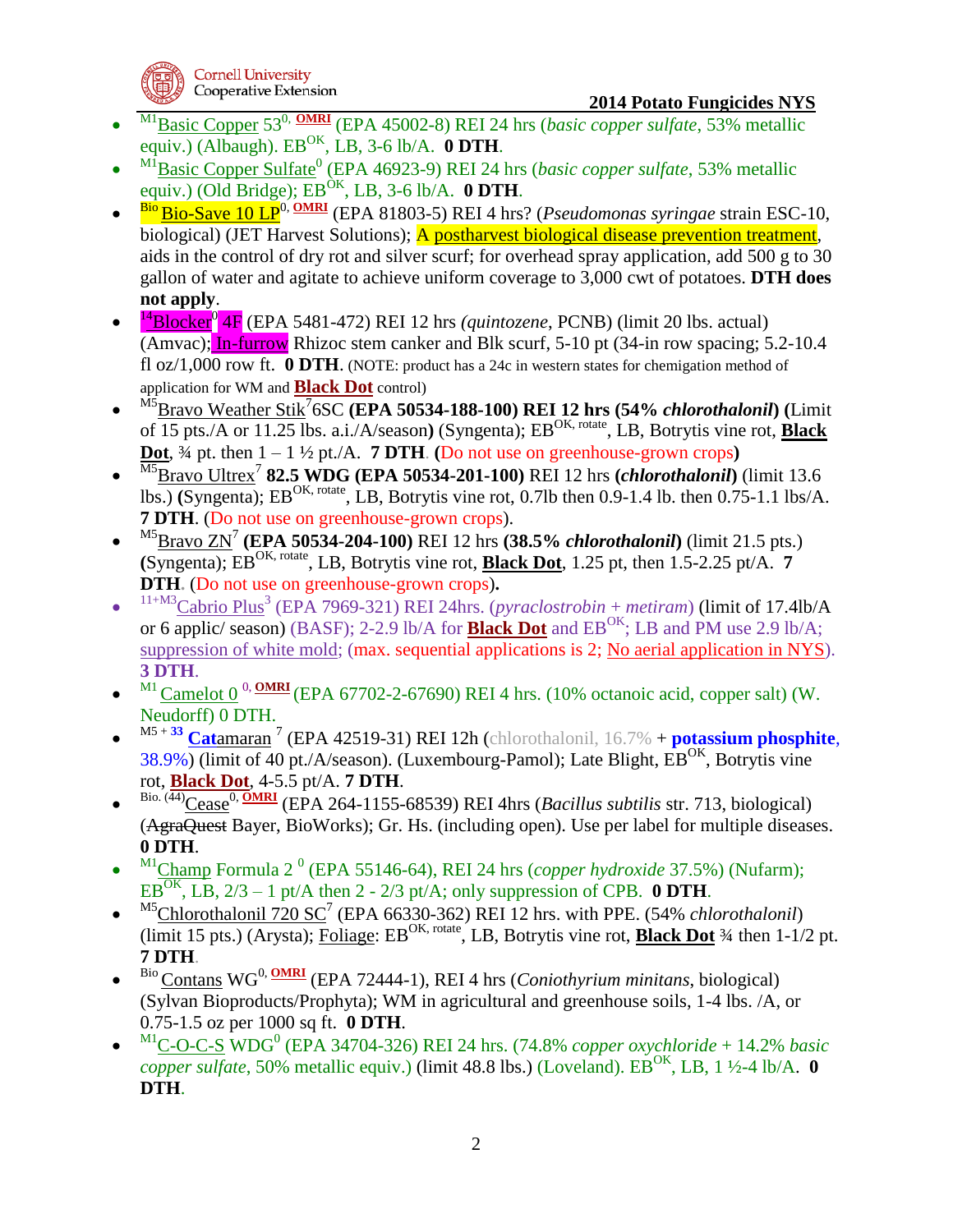

### **2014 Potato Fungicides NYS**

- <sup>†</sup> <sup>Insect+12</sup> Cruiser Maxx Potato Insecticide & Fungicide<sup>0</sup> liquid seed treatment (EPA 100-1248) REI 12 hrs. (*thiamethoxam* 28% + *fludioxonil* 7%) (Syngenta); See label for rates used on 2.5 oz seed pieces per 100 lb seed; apply over cut or whole seed tubers first before adding any inert dust (fir bark, talc, etc.); apply liquid only with Syngenta approved equipment; use thiamethoxam against certain chewing and sucking insects (aphids, CPB, flea beetles, LH, LM, psyllids and WF); use fludioxonil for Fusarium dry rot, seedborne Rhizoc. and silver scurf. († Not for use on L. I.). **0 DTH**.
- $\bullet$ <sup>M1</sup>Cuprofix Ultra 40 Disperss<sup>0</sup> (EPA 70506-201) REI 48 hrs (40% *basic copper sulfate*) (limit 62.5 lbs.) (UPI)  $\overline{EB^{OK}}$ , LB, 0.75-3 lb. (Label allows greenhouse [hoop] and field applications) **0 DTH**. Also Cuprofix Disperss DF (20% metallic copper).
- M1 Cueva0, **OMRI** Fungicide Concentrate (EPA 67702-2-70051) REI 4 hrs. (10% *copper octanoate*) (Neudorff/Certis);  $EB^{OK}$ , LB as generic label 0.5-2 gal/100 gal . **0 DTH**.
- $\bullet$ **<sup>27</sup>Curzate<sup>14</sup> 60 DF (EPA 352-592) REI 12 hrs (***cymoxanil***)** (limit of 7 applications per season) (DuPont) LB, 3.2 oz (Must be tank-mixed with a protectant fungicide); seed treatment for LB, 0.25-1.0 oz/cwt. of cut seed. **14 DTH**.
- $\bullet$ **<sup>1</sup>Decco Salt No. 19<sup>0</sup> (EPA 2792-50) REI 12 hrs (***thiabendazole***, 99.5%,** *resistance common*) (Decco US Postharvest); **Post harvest treatment** Fusarium dry rot of unwashed tubers using 5.67 gm/2000 lbs potato, and may be used as additional treatment before shipping using the same rate or dip the tubers for 20 sec in a solution containing 5.67 gm per gallon of water. *Up to half of the fungus population may be resistant\* to this fungicide*. **DTH does not apply**.
- \*<sup>M3</sup>Dithane DF<sup>3</sup> Rain Shield (EPA 62719-402) REI 24 hrs (75% *mancozeb*) (limit of 15 lbs. or 11.2 lbs. a.i./season). (Dow); Seed treatment for Fus. Decay, LB, Com scab, Rhiz, SS 1.25 lb/50 gal; Foliage,  $EB^{OK}$ , LB,  $0.5-2$  lb/A. **3 DTH** (\* Restricted applicator use). 3 DTH. Also Dithane M-45 (EPA 62719-387) or Dithane F-45 (EPA 70506-183)
- $\bullet$ <sup>11</sup> Dynasty (EPA 100-1159) REI 4hrs. (*azoxystrobin*) (Syngenta); Seed treatment for Rhizoc, **Black Dot** and Silver Scurf, 0.10-3.75 fl oz/100 lb seed. **0 DTH**.
- $\bullet$ <sup>M5</sup>Echo 720<sup>7</sup> (EPA 60063-7) REI 12 hrs (*chlorothalonil*) (limit 11.25 labs. ai) (Sipcam); LB, EBOK, rotate, Botrytis vine rot 0.68 lb then 0.91-1.36 lb. **7 DTH** (OLF Echo 90DF) (Do not use on greenhouse-grown crops)*.*
- $\bullet$ <sup>7+3</sup>Emesto Silver<sup>0</sup> (EPA 264-1123) REI12hrs (*penflufen* 9.35% + *prothioconazole* 1.68%) (Bayer) Potato seed piece application, Rhizoc (suppression), Silver scurf, Fusarium seed piece rot (suppression), 0.31 fl oz/100 lbs seed pieces (2.5 fl oz of slurry/100 lbs); can add mancozeb for added Fusarium protection; ensure uniform coverage. **0 DTH**.
- $\bullet$  $7 \text{Endura}^{10}$  70 WG (EPA 7969-197) REI 12 hrs (*boscalid*) (limit 18 or 20 oz by rate used)  $(BASF)$ ; EB<sup>OK</sup>, 2.5-4.5 oz; White mold (limit of 2 applications at high rate), Suppression only for Botrytis gray mold, 5.5-10 oz; (Do not make more than 2 sequential applications before switching to a diff. MOA fungicide). **10 DTH**.
- $\bullet$ <sup>M5</sup>Equus 720 SST<sup>7</sup> (EPA 66222-154) REI 12 hrs (54% *chlorothalonil*) (limit 15 pts.)  $(MANA)$ ; LB,  $EB^{OK, rotate}$ , Botrytis vine rot 0.75 then 1-1.5 pts/A. **7 DTH**. (OLF are Equus 500 ZN Equus DF) (Do not use on greenhouse-grown food crops).
- $\bullet$  $11$ Evito 480 SC<sup>7</sup> (EPA 62171-MS-001) NOT YET REGISTERED in NYS. REI 12 hrs. (*fluoxastrobin*) (limit of 22.8 fl oz/season) (Arysta). Primarily for EB\* (3.8 fl oz/A) and suppression of LB (3.8 fl oz/A). (*Do not use alone for EB\* control;* Alternate every application of Group 11 fungicide with at least 1 application of an effective fungicide with a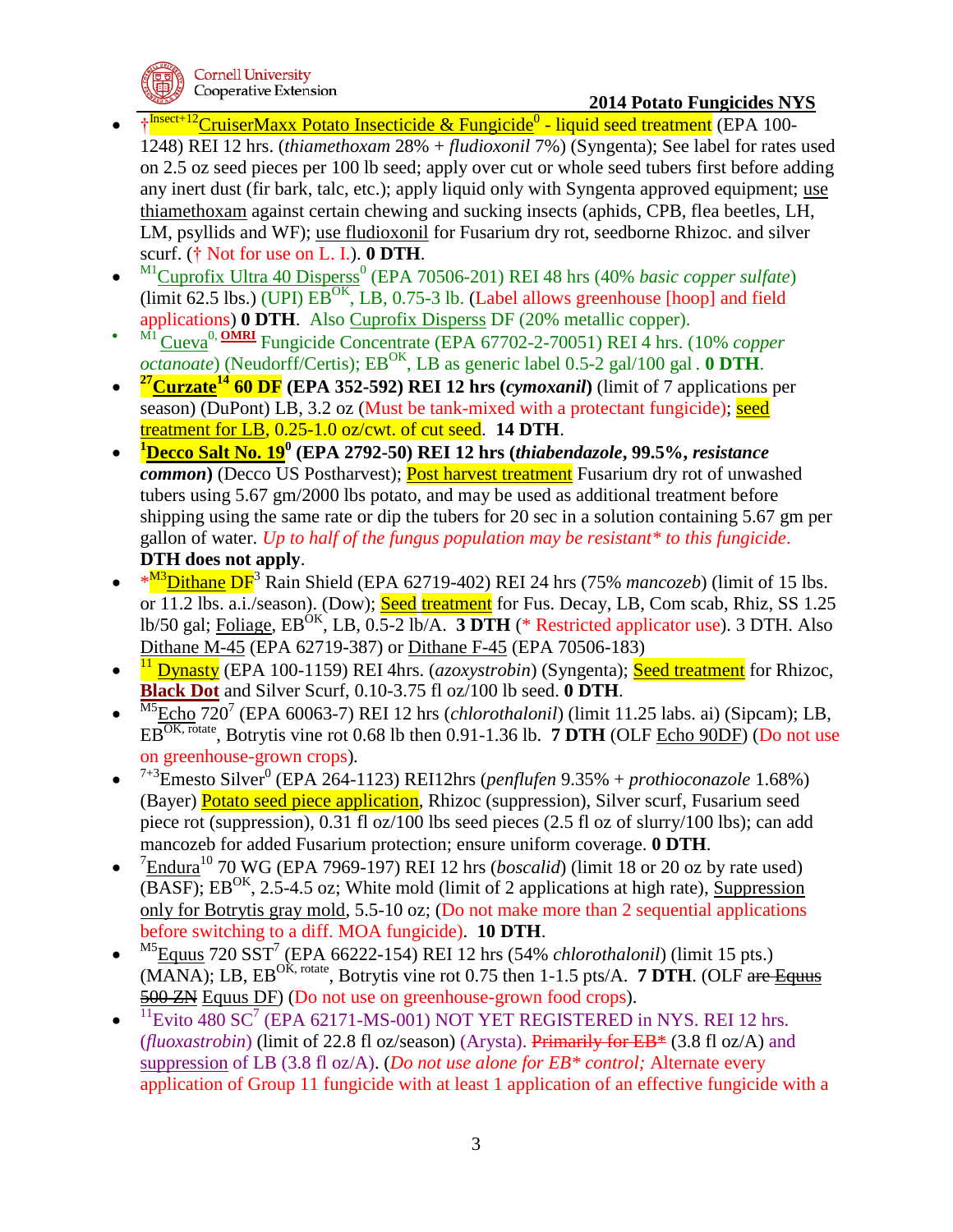

different MOA; experience shows that Group 11 fungicide should be tank mixed with a good protectant like chlorothalonil to deal with fungicide resistance issues) **7 DTH**.

- $\bullet$ <sup>1+M3+27</sup>Evolve Potato S-P Treatment<sup>0</sup> (EPA 264-973) REI 24 hrs (*thiophanate-methyl*, *mancozeb*, cymoxanil) (Bayer); **Seed treatment** to prevent spread of LB, Fusarium dry rot, Rhizoc. Stem canker and Blk scurf, and Silver scurf, 0.75 per 100 lbs cut seed pieces. **0 DTH**.
- $\bullet$ <sup>18</sup>Firewall 17WP<sup>0</sup> (EPA 80990-4) REI 12 hrs (*Streptomyces sulfate*) (Agrosource); Bac. soft rot and Blackleg, 100ppm, soak cut seeds in solution and add fungicide for fungal dis. control. **0 DTH**.
- $\bullet$ **<sup>40</sup>Forum<sup>4</sup> 4.18 SC (EPA 241-427) REI 12 hrs (43.1%** *dimethomorph***) (**Do not exceed 30 oz/A/growing season)**, replaces Acrobat 50WP) (BASF);** LB 6 oz/A; **Tuber blight suppression**, 6 oz/A. (Must be tanked mixed with protectant; do not make more than 2 sequential applications before alternating with another material for specific control of LB for at least one application; may be applied after vine killing; addition of spreading/penetrating adjuvant is recommended). **4 DTH**.
- **\* <sup>33</sup>Fosphite<sup>0</sup> (EPA 68573-2) REI 4 hrs (53% mono- and dipotassium salts of**  *Phosphorous Acid***)** (JH Biotech); Foliar, Pink rot, Late blight, 3-5 qts/min. 20 gal/A; Postharvest: LB and Pink Rot, 6.4-12.8 fl oz/0.5 gal water/tom of tubers. Do not use at intervals of less than 3 days; do not apply Fosphite foliarly to plants treated with copper at less than 20 day interval. **0 DTH**.
- $\bullet$ **<sup>33</sup>Fungi-Phite<sup>0</sup> (EPA 83472-1) REI 4 hrs (45.5% mono- and di-potassium salts of**  *phosphorous acid***)** (limit of 6 applications) (Plant Protectant); suppression of LB foliar spray 1-2 qt/A in a minimum of 20 gal; Seed piece spray, LB, mix 0.4 quart/2 qt water to treat 2 tons of potato with 1 gal solution; **Postharvest**: Suppression of LB and pink rot, use 1-1.5 pts/0.5-1 gal water as spray/ ton of tubers.(Suppression means Fungi-Phite needs to be applied with another effective product) **0 DTH**.
- $\bullet$ <sup>Insect+M3</sup>Gaucho-MZ Potato S-P Treatment<sup>0</sup> (EPA 264-978) REI 24 hrs (1.25% *imidacloprid* + 6% *mancozeb*) (Gustafson/Bayer); Seed piece treatment Fusarium dry rot and insect control, 0.5-0.75 lb per 100 pounds of cut seed pieces. **0 DTH**.
- $*^{22+M3}$ Gavel<sup>3</sup> 75 DF (EPA 10163-6414) REI 48 hrs, (\*Restricted use, toxic to fish); (*zoxamide* 8.3%, and *mancozeb* 66.7%) (No more than 6 applications or 15 lbs. /season) (Gowan); LB, EBOK, 1.5-2 lbs. **3 DTH**.
- $\bullet$  $11$ <sub>Gem</sub><sup>7</sup> 500 SC (EPA 264-826) REI 12 hrs (42.6% *trifloxystrobin*) (limit 23 fl oz/A/season) (Bayer) (*No aerial application in NYS*) EB\*, 2.9-3.8 fl oz; LB 3.8 fl oz in a tank mixed with 75% of a protectant fungicide; (*Do not use alone for EB\* control;* Do not make more than 1 foliar application before switching to fungicides with diff. MOA, other than Group 11. **7 DTH**.
- $\bullet$ <sup>11</sup>Headline<sup>3</sup> SC (2.09 lb ai/gal) (EPA 7969-289) and <sup>11</sup>Headline<sup>3</sup> (EPA 7969-186) REI 12 hrs (23.6% *pyraclostrobin*) (limit of 72 fl oz/A/season) (BASF) **Black Dot**,  $EB*$ , 6-9 fl oz;  $LB =$ 6-12 fl oz; Suppr only for WM @ 6-12fl oz. (aerial application of SC on Supplemental label till Dec. 2014 in NYS) (*Do not use alone for EB\* control;* Do not make more than 1 application before alternating with a fungicide with a diff. MOA); In-furrow application for the control of soilborne Rhizoctonia 0.4-0.8 fl oz/1000 row feet (**0 DTH**). Foliar, **3 DTH**.
- $\bullet$ **<sup>33</sup>Helena ProPhyt<sup>0</sup> (EPA 42519-22- 5905) REI 4 hrs (***potassium phosphite***)** (Helena); Foliar LB, 4 pt/A plus protectants like mancozeb (3 DTH); In-Furrow Storage rots (pink rot, leak), 4-10 pt + mefenoxam 11.6-13 fl oz (14 DTH); Postharvest (LB and Pink rot) 13 fl oz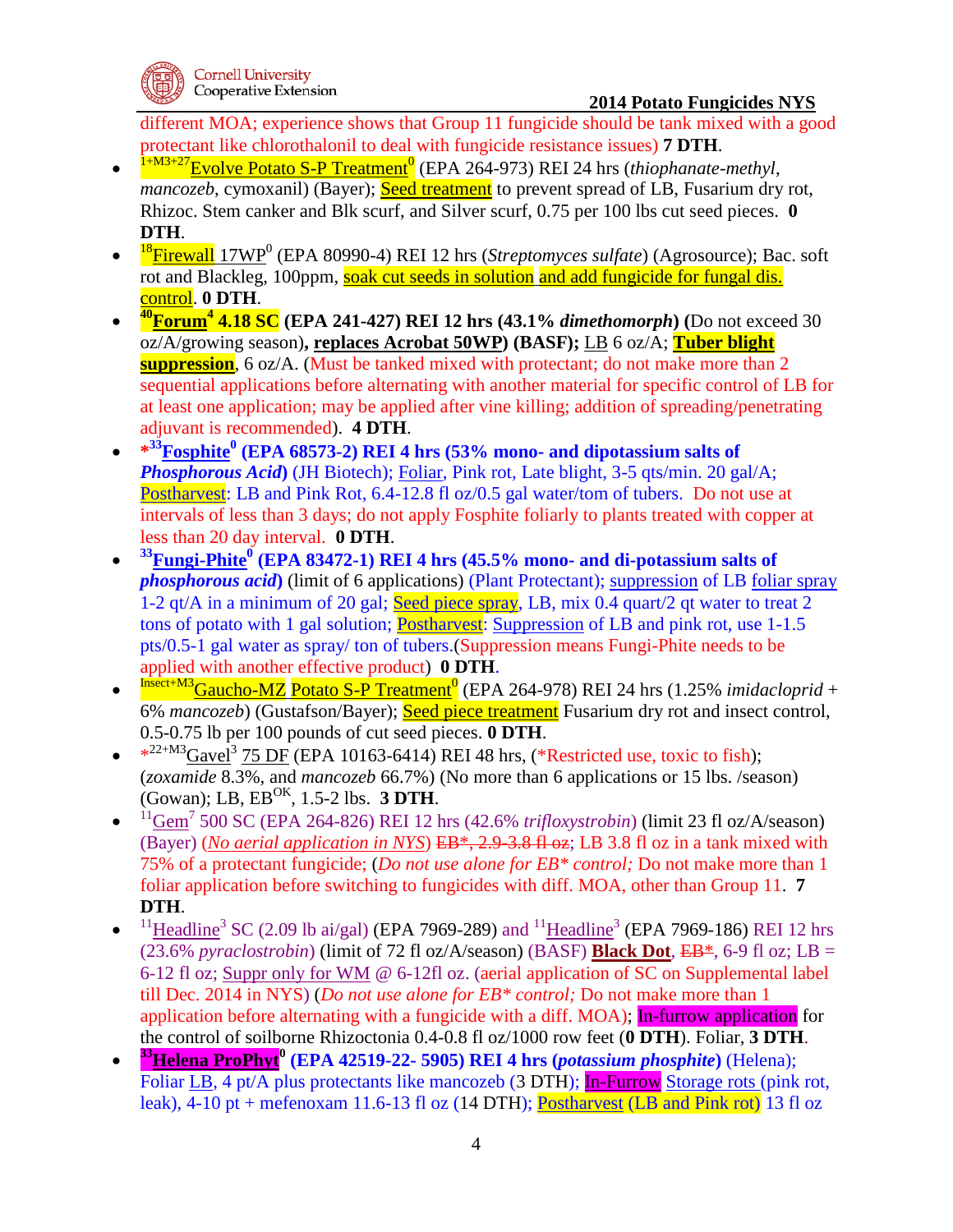

to ½ gal water sprayed to ton of potatoes. (see comments under use of Phostrol for postharvest use). 0 DTH. (Do not apply to plants under water stress). **0/3/14 DTH**.

- $\bullet$ <sup>M5</sup>Initiate<sup>7</sup> 720F (EPA 34704-881) REI 12 hrs, (54% *chlorothalonil*) (limit 15 pts.) (Loveland); EBOK, rotate, LB, Botrytis vine rot, 5/8-1 ¼ lb/A. **7 DTH**.
- $\bullet$ <sup>Oil</sup> JMS Stylet-Oil<sup>0, OMRI</sup> (EPA 65564-1) REI 4 hr (*paraffinic oil*, Not classified) (JMS Flower Farms); Alternaria blight, PM, mites, whiteflies, 3-6 qt/A. **0 DTH** (may be used in GH; see label for compatibility information)
- $\bullet$ <sup>M1</sup>Kentan<sup>0</sup> DF (EPA 80289-2) REI 48 hr, (*copper hydroxide* 61.3% = 40% metallic cu) (limit 25 lbs.) (Isagro). EB, LB, 1-4 lb/A. **0 DTH**. May be used for greenhouse crops on label*.*
- $\bullet$   $*^{33}$ **Kphite**  $7LP^0$  (EPA 73806-1) REI 4 hrs. (53% Mono & di-potassium salts of *phosphorous acid***)** (Plant Food Systems); Foliar LB and Pink Rot, 1-3 qt in 20 gal water; *Commercial applicators only*. **0 DTH**.
- $\bullet$  $^{M1}$ Kocide<sup>0</sup> 3000 Dry Flowable (EPA 352-662) REI 48 hr, (*copper hydroxide* 46.1% = 30% metallic copper equiv.) (limit of 83.3 lbs.) (DuPont). EB<sup>OK</sup>, LB, 0. 5-1.75 lbs. **0 DTH**. (May be used for greenhouse crops on label; 1 level TBS per 1000 sq. ft. is equivalent to 0.5 lb per A). See also  $^{M1}$ Kocide 101<sup>0</sup> and  $^{M1}$ Kocide 2000<sup>0</sup>.
- $\bullet$ <sup>M2</sup>Kumulus DF<sup>0, **OMRI** (EPA 51036-352) REI 24 hrs. (80% *sulfur*) (Microflo). PM, red spider</sup> mite, 3-10 lb. **0 DTH**.
- $\bullet$ <sup>7</sup>Luna Privilege<sup>7</sup> (EPA 264-1078) REI 12hrs (*fluopyram*, 41.5%) (limit of 10.95 fl oz/season, less if aerial) (Bayer); Rates are for ground application for  $EB^{OK}$ , 4.0-5.47 fl oz; WM, Botrytis LS, 5.47 fl oz and suppression of SS. (Do not make more than 2 sequential application of any group7 fungicide before rotating to a fungicide with a different MOA). **7 DTH**.
- $\bullet$ <sup>7+9</sup> Luna Tranquility<sup>7</sup> (EPA 264-1085) REI 12hrs. (*fluopyram + pyrimethanil*) (Limit to 43.6 fl oz per season) (Bayer); EB<sup>OK</sup>, Alternaria Brown leaf spot, PM (*Erysiphe, Leveillula*), Black dot, Botrytis Leaf spot, 8-11.2 fl oz/A; W Mold (11.2 fl oz/A). (Do not make more than 2 sequential applications of this or other Group 7 or 9 fungicides before rotating to a fungicide with a different MOA). **7 DTH**.
- $\bullet$ Insect<sub>M-Pede</sub><sup>0, <u>OMRI</u> (EPA 10163-324) REI 12 hrs (*potassium salts of fatty acids*) (Gowan);</sup> (Field and greenhouse) insects and PM. **0 DTH.**
- $\bullet$  $^{M1+M3}$ ManKocide<sup>3</sup> (EPA 352-690) REI 48 hrs (mancozeb 15% + copper hydroxide 30% equivalent) (limit 74.66 lbs.) (DuPont)  $EB^{OK}$ , LB, 1.5-5 lb/A. (limit to 74.66 lb/season). **3 DTH**.
- $\bullet$ <sup>M3</sup> Manzate Pro-Stick<sup>3</sup> (EPA 70506-234) REI 24 hrs (75%, *mancozeb*) (limit 15 lbs.) (UPI) Seed Treatment for Fus. Decay, seedborne Com Scab,  $1\frac{1}{4}$  lb/50 gal; Foliage EB<sup>OK</sup>, LB, and **Black Dot**, 1-2 lb/A. 2ee for suppression of Botrytis vine rot. **3 DTH**. Also Manzate Flowable (EPA 70506-236).
- $\bullet$ <sup>M1</sup> Mastercop<sup>0</sup> (EPA 55272-18-66222) REI 48 hrs. (*copper sulfate pentahydrate*, 21.5%)  $(\text{limit 6 pts.})$   $(\text{MANA})$   $EB^{OK}$ ,  $LB$  at  $0.5$ -1.5 pts./A. **0 DTH**.
- Maxim 4FS (EPA 100-758) (Syngenta) (*fludioxonil* 40.3 %). For protection against seedborne and soil-borne fungi which cause decay, damping-off, and seedling blight, apply 0.08- 0.16 fl. oz. of Maxim 4FS per 100 lb. of seed (Maxim 4FS applications to potato seed pieces must be made only through specific types of equipment. Contact a Syngenta seed treatment rep) ; **Potatoes Intended for Seed Production:** As a resistance management strategy, if Maxim 4FS is used on potatoes intended for seed production, a labeled rate of mancozeb seed treatment dust must be applied to seed tubers after the Maxim 4FS treatment. If the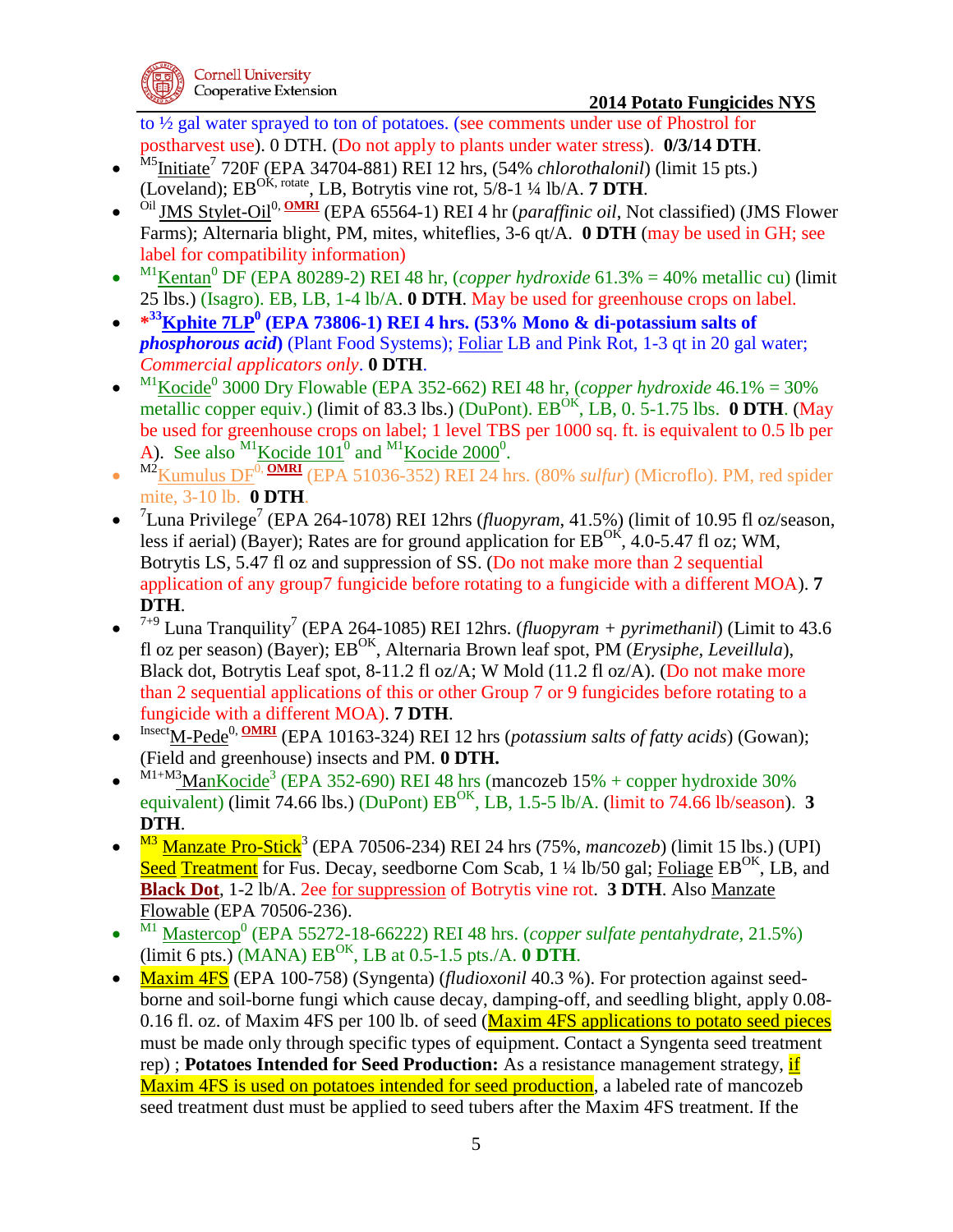

mancozeb dust is not used, an in-furrow application of Quadris® at 0.40 fl. oz. /1000 ft. of row must be applied over the Maxim 4FS treated seed tubers.

- $\bullet$ <sup>12</sup> Maxim<sup>0</sup> Potato Seed Protectant Also Maxim PSP (EPA 100-821) REI 12 hrs. (0.5% *fludioxonil*) (Syngenta); for the control of seedborne Fus Dry Rot, Rhizoctonia and Helminthosporium SS, 0.50 lb/100 lb seed. Not for use on seed planted for seed production. **0 DTH**.
- $\bullet$ <sup>12+M3</sup>Maxim MZ Potato Seed Protectant<sup>0</sup> (EPA 100-1158) REI 24 hrs (0.5% *fludioxonil* + 5.7% *mancozeb*) (Syngenta); Seed piece treatment for Fusarium dry rot, seedborne Rhizoc, and seed piece borne Silver scurf; 0.5 lb per 100 lbs of seed pieces. **DTH does not apply**.
- $\bullet$ **<sup>1</sup>Mertect<sup>0</sup> 340-F (EPA 100-889) REI 12 hrs (42.3%** *thiabendazole***,** *resistance common***)** (Syngenta); Post harvest treatment *Fusarium tuber rot\**, *monitor resistance of fungus population;* 0.42 fl oz to 2,000 tubers on a conveyor line with tumbling action. If additional treatment is need before shipping, mist the tubers at the same rate or dip tubers for 20 sec. in a solution containing 0.42 fl oz per gallon of water. **DTH does not apply**.
- $\bullet$  $^{M2}$ Microfine Sulfur<sup>0</sup> (EPA 6325-13-34704) REI 24 hrs (90% sulfur) (Georgia Gulf and Loveland); PM,  $4-12.5$  lb/A; two-spotted mites  $4-12.5$  lb/A. **0 DTH**.
- $\bullet$  $^{M2}$ Micro Sulf<sup>0, **OMRI** (EPA 55146-75) REI 24 hrs (*Sulfur*) (Nufarm). PM, red spider mite, 5</sup> lb/A. **0 DTH**.
- $\bullet$ <sup>M2</sup>Microthiol Disperss<sup>0, **OMRI** (EPA 70506-187) REI 24 hrs (80% *sulfur*) (UPI): PM, red</sup> spider mite, 5 lb/A. **0 DTH**.
- $*$ <sup>Nem</sup>Mocap EC<sup>0</sup> (EPA 264-458) REI 48 hrs (69.6% *ethoprop*) (Amvac) († Not for use in Nassau or Suffolk Counties due to leaching into sandy soils); For control of symphylans, wireworms and nematodes (Suppr. of stubby root); see label of details. **0 DTH**.
- $\bullet$ <sup>7+M3</sup>Moncoat MZ Potato S-P Treatment<sup>0</sup> (EPA 10163-320) REI 24 hrs (1.5% *flutolanil* + 6% mancozeb, in tree bark formulation) (Gowan); Seed piece treatment for suppression of Fusarium dry rot, Silver scurf, and Rhizoc. Stem canker. 0.75-1 lb per 100 lb cut seed. **0 DTH**.
- <sup>†</sup><sup>7</sup>Moncut 70-DF<sup>0</sup> (EPA 10163-301) REI 12 hrs (*flutolanil* 70%) (Gowan); In-furrow treatment Rhizoc. Stem canker and **suppression of Powdery Scab**, 0.71-1.1 Ib/ 1000 row feet. († Not for use in Nassau or Suffolk Counties due to leaching into sandy soils). **0 DTH**.
- $\bullet$ BioMycostop0, **OMRI** (EPA 64137-5) REI 4 hrs (*Streptomyces sp.*30%, biological) (Verdera Oy) Product may be used in a variety of application methods per label; for a variety of root pathogens; 0.05-0.08 oz/1 lb seed piece treatment. **0 DTH**.
- $\bullet$ M<sub>1</sub>Nordox75 WG<sup>0, OMRI</sup> (EPA 48142-4) REI 12 hrs. (*cuprous oxide* 83.9%) (limit not given) (Nordox) EB and LB, see label for rates. **0 DTH**.
- $\bullet$ <sup>M3</sup><u>Nubark Mancozeb<sup>0</sup> Potato Seed Protectant</u> (EPA 2935-496) also <mark>Nubark Gold</mark> (EPA 2935-496, REI 24 hr (*mancozeb* 6%) (Wilbur-Ellis); for seed piece treatment of whole or cut tubers, 1 lb/100 lb. **0 DTH**.
- $\bullet$  $^{M1}$ Nu-Cop 50 WP<sup>0, <u>OMRI</u> (EPA 45002-7) REI 24 hrs (77 % *cupric hydroxide*, equiv. 50%)</sup> (Albaugh). EBOK, LB, 1-4 lb/A. Approved for greenhouse and shadehouse crops on label. **0 DTH**. See Also Nu-Cop 3L (37.5%) and Nu-Cop HB (77%).
- $\bullet$ <sup>29</sup>Omega<sup>14</sup> 500F (*fluazinam*) NOT REGISTERED in NYS. (LB, WM, some suppression of Powdery Scab but not on label).
- $\bullet$ <sup>M</sup>Oxidate<sup>0, **OMRI** (EPA 70299-2) REI 1 hr (*hydrogen peroxide*, 27%) (BioSafe Systems); Fus.</sup> Dry rot (seed), 2 ½ fl oz/gal; EB, LB, 40-128 fl oz/100 gal. **0 DTH**.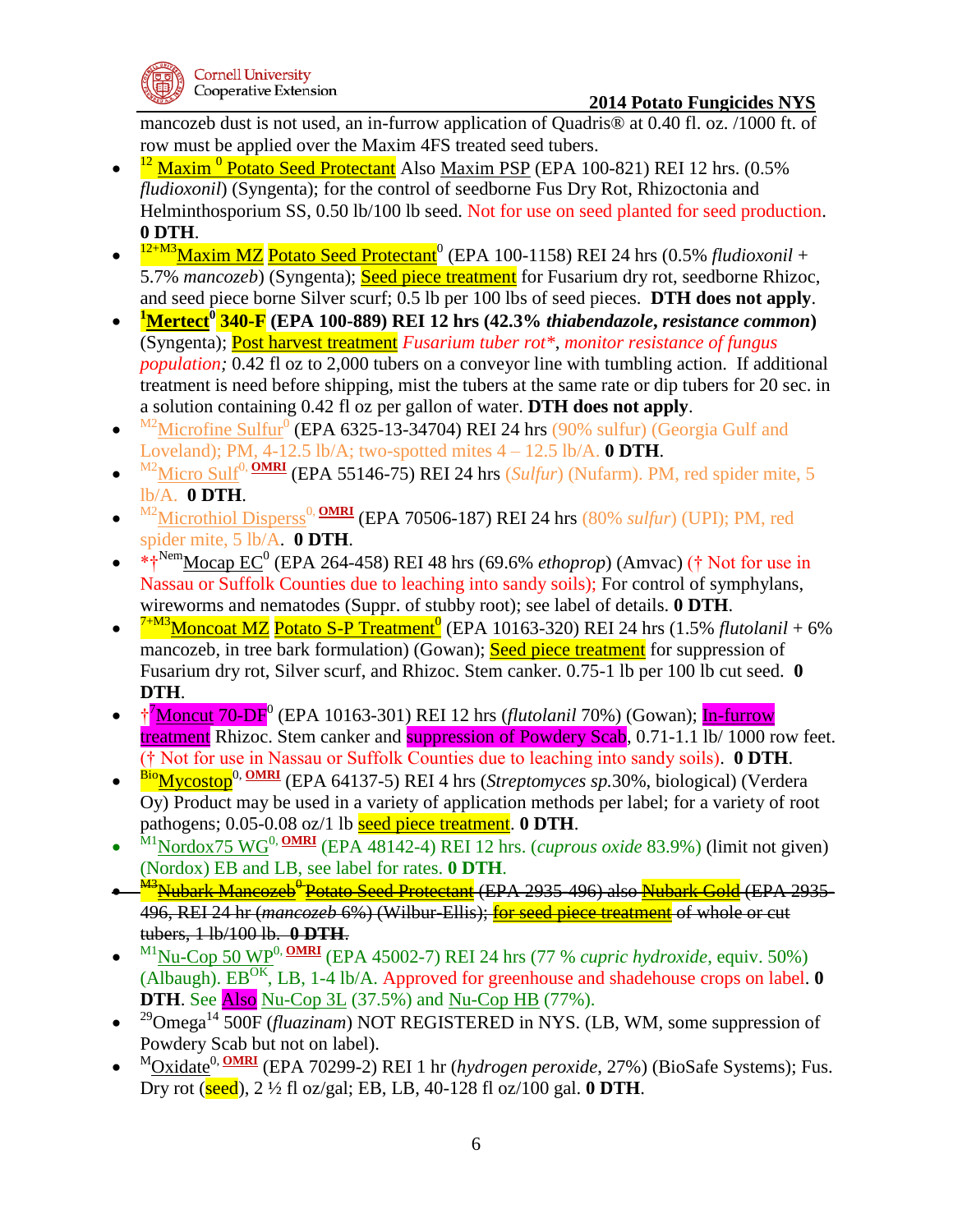

- $\bullet$ <sup>14</sup>PCNB<sup>0</sup> (pentachloronitrobenzene) <u>See Blocker</u>
- $\bullet$ <sup>M3</sup>Penncozeb 75 DF<sup>3</sup> (EPA 70506-185) REI 24 hrs (75%, *mancozeb*) (limit 15 lbs.) (UPI) Seed Treatment for Fus decay, seedborne Com Scab,  $1\frac{1}{4}$  lb/50 gal; Foliage EB<sup>OK</sup>, LB, 0.5-2 lb. **3 DTH**. Also Penncozeb 4FL (EPA 70506-194) and Penncozeb 80WP (EPA 70506-183).
- $\bullet$ **<sup>33</sup>Phostrol<sup>0</sup> 53.6 SC (EPA 55146-83) REI 4 hrs (Na, K, NH4** *phosphorous acid***)** (Nufarm); in-furrow suppression of Pink rot and Pythium leak use 3.75-10 pt plus 11.6-13 fl oz of mefenoxam; additional applications of this mixture may be necessary under severe disease conditions; Foliar applications for LB (may be mixed with LB products), and suppression of storage rot such as Pink rot and Pythium leak, 2.5-10 pt in minimum of 20 gal water/A; Post harvest treatment for Pink rot and late blight, 0.1 gal (12.8 fl oz) in 0.5 gal. of water per 2,000 lbs of potato as a spray, with complete coverage. **0 DTH**.
- $\bullet$ Protein<sub>PM223</sub><sup>0</sup> (GRAS, exempt from EPA registration, therefore not in PIMS (3% proteinpolysaccharide complex with fir bark) REI none (Global Protein Products); potato seed piece treatment, apply to cut seed  $\omega$  0.4 lb/cwt. A corn protein used to suberize and dry cut tuber surfaces. **0 DTH**. (not listed on PIMS)
- $\bullet$ <sup>M3</sup>Polyram 80DF<sup>3</sup> (EPA 7969-105-34704) REI 24 hrs (*metiram*) (limit to 6 applications or 12  $\text{lbs./season}$  (Loveland, BASF);  $\text{EB}_{OK}$ , LB, 1.5-2 lb/A. **3 DTH**.
- $\bullet$ <sup>M3</sup>Potato Seed Treater PS (8%)<sup>0</sup> (EPA 2935-539-34704) REI 24 hrs (8% *mancozeb*) (Loveland) or  $6\%$  formulation (EPA 2935-541-34704) (6% mancozeb, Group M3); to suppress *Fusarium sambucinum* seed piece decay, use 1 lb/100lb of cut or whole seed for 8% or 1 to 1 1/3 lb for 6% dust. **0 DTH**.
- \* <sup>43</sup>Presidio<sup>7</sup> (EPA 59639-140) REI 12 hrs. (*fluopicolide*) (limit to 4 applications or 12 fl oz/season). (Valent); LB, Pink rot; 4 fl oz/A, for LB make foliar applications on a 7-10 schedule, but prior to disease development, and apply as a tank-mix with another fungicide with a different MOA; for Pink rot apply using a 6-8 in. band directly over the seed piece prior to furrow closure. A side-dress application should also be made between hilling and tuber initiation. (\* Restricted applicator use) **7 DTH**.
- $\bullet$ <sup>M</sup> Prev-Am Ultra<sup>0</sup> (EPA 72662-3) REI 12 hrs (sodium tetraborohydrate decahydrate = *borax*) (ORO Agri); PM, LB, 50 fl oz/100 gal, also some insects. **0 DTH**.
- **\* <sup>28</sup>Previcur Flex<sup>14</sup> 500 SC (EPA 264-678) REI 12 hrs, (***propamocarb***, plus protectant)**  (limit to 5 applications or 6 pts./season) (Bayer); LB, EB, 0.7-1.2 pts. plus protectant such as chlorothalonil or mancozeb. **14 DTH**.
- $\bullet$ <sup>11+7</sup>Priaxor<sup>7</sup> (EPA 7969-311) REI 12 hrs (*fluxapyroxad* + *pyraclostrobin*) (limit 24 fl oz) (BASF); EB<sup>OK</sup>, Brown Spt., **Black Dot**, Suppression of Gray mold, LB, 4-8 fl oz; PM and suppression of White mold, 6-8 fl oz; In-furrow use for Rhizoctonia control, 0.6 fl oz per 1,000 row ft. with 32-34in. rows. Do not make more than 2 consecutive applications before alternating to a fungicide with a different MOA. **7 DTH**.
- $\bullet$ **<sup>33</sup>ProPhyt<sup>0</sup> see Helena ProPhyt**
- $\bullet$ <sup>11</sup>Quadris<sup>14</sup> or 0 days Flowable (EPA 100-1098) REI 4 hrs (*azoxystrobin* 22.9%) (limit 123 fl oz/A/season) (Syngenta); Foliar EB\*, LB, **Black Dot**, 6.2-15.4 fl oz (*Do not use alone for EB\* control;* Do not apply near apple trees; Do not make more than 1 application before switching to a fungicide with a diff. MOA, and no more than 6 applications per season) (*14 DTH*); In-furrow Rhizoc., Silver scurf, 0.40-0.80 fl oz/1000 row feet (*If Quadris is used infurrow, the first foliar application for the season should be with a fungicide with a diff.*  MOA. **0 DTH for IF**.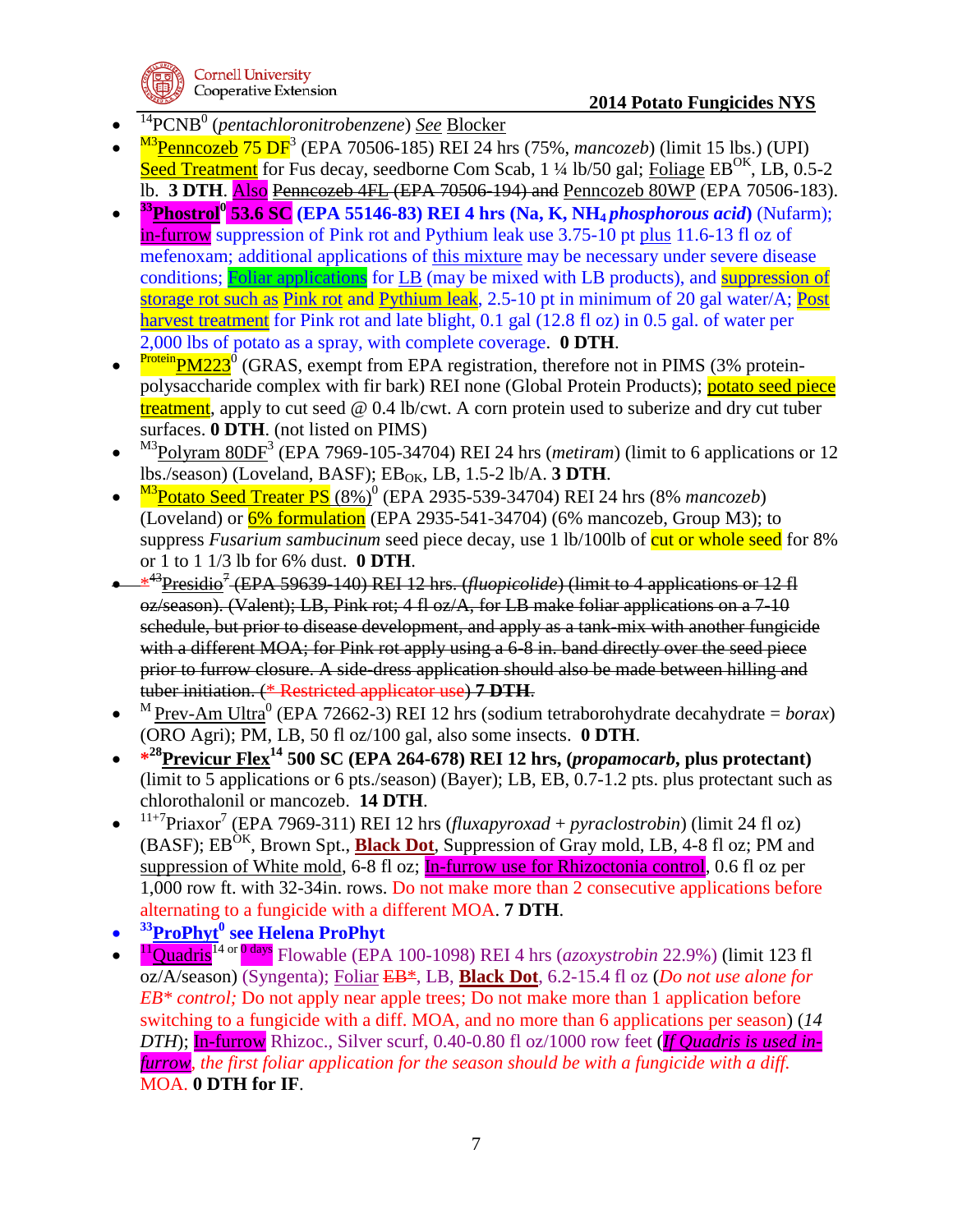- $\bullet$ 11+M5Quadris Opti<sup>14</sup> F 5.5SC (EPA 100-1171) REI 12 hrs (*azoxystrobin 4.6%* + *chlorothalonil 46%*) (limit 1.5 lbs. ai for azoxystrobin and 11.25 lbs. ai of chlorothalonil) (Syngenta); EB ok because used as a mixture, LB, **Black Dot**, 1.6 pt; (Do not apply near apple trees; Do not make more than one foliar application before switching to a fungicide with a diff. MOA, and do not make more that 6 foliar applications per season). **14 DTH**.
- $\bullet$ 11+3Quadris Top<sup>14</sup> (EPA 100-1313) REI 12 hrs (*azoxystrobin 18.2%* + *difenoconazole 11.4%*) (limit of 55.3 fl oz/A/season) (Syngenta); **Black Dot**, Alternaria Brown Spot, EB<sup>OK</sup>, PM, 8.0-14.0. **14 DTH**.
- $\bullet$ 4+11Quadris **Ridomil Gold<sup>0</sup> SL (EPA 100-1311) REI 0 hrs (is soil incorporated) (***azoxystrobin* **22.9% and** *mefenoxam* **45.3%)** (limit of 1.5 lbs. a.i. of azoxy. and 0.5 lbs. a.i. of mefenoxam-containing product/A/season) (Syngenta); Rhizoc, **Black Dot**, *Pythium leak\*, Pink rot\* (only effective if sensitive isolates of these fungi are present)*, 0.82 fl oz per 1,000 row ft. **0 DTH**.
- $\bullet$ <sup>3</sup>Ouash<sup>1</sup> (EPA 59639-147) REI 12 hrs (*metconazole*, 50%) (limit 4 applic/season and no more than 16 oz/season) (Valent); 2.5-4.0 oz/A for **Black Dot**, Alt. Brown Spot,  $EB^{OK}$ , Suppression of Gray mold, PM (*Erysiphe*); 4.0 oz for White Mold. (Not more than do not make more than 2 sequential applications before rotating any MOA). **1 DTH**.
- $\bullet$ **<sup>33</sup>Rampart<sup>0</sup> (EPA 34704-924) REI 4 hrs (Mono- and dipotassium salts of** *phosphorous acid, 53%***)** (Loveland); Foliar Generic label for late blight and Pink Rot, 1-4 quarts in a minimum of 20 gal water/A; do not apply at intervals less than 3 days; Postharvest use 6.4-12.8 fl oz/0.5 gal water/ton of tubers, spray, rinse or inject into humidification water. **0 DTH**.
- $\bullet$ <sup>21</sup> Ranman 400 SC<sup>7</sup>, (EPA 71512-3) REI 12 hrs (*cyazofamid, 34.5%*) (limit 27.5 fl oz) (ISK, FMC); Foliar, LB, 1.4-2.75 fl oz/A; Tuber blight, 2.75 fl oz/A, make last 2-3 applications applied weekly prior to desiccation. (Alternate Ranman with of fungicide with a different MOA; tank mix with an organosilicone surfactant when water volumes are up to 60 gal/A)*.* **7 DTH.** For **In-furrow** pink rot (note: not on PIMS old label), apply 0.42 fl oz per 1,000 linear ft of row in a minimum of 5 gal water per acre. Apply using a 6 to 8-inch ban directly over the seed piece prior to furrow closure; a side dress application of Ranman in combination with a phosphoric acid product like Phostrol may be applied for additional control; *may also be applied with mefenoxam product if mefenoxam-resistant\* strains of P. e. are not present*.
- $\uparrow$ <sup>11</sup>Reason 500 SC<sup>14</sup> (EPA 264-695) REI 12 hrs (*fenamidone, 44.4%*) (Limit of 24.6 fl oz [0.80 lbs. a.i.]/A/season) († Restricted use, not for sale or use in Nassau or Suffolk Co.) (Bayer); EB\*, LB and suppression only for **Black Dot**, 5.5-8.2 fl oz. (Do not make more than one application of product before switching to a fungicide with a diff. MOA). **14 DTH**.
- $\bullet$ Bio SAR Regalia Biofung. Conc. 0, **OMRI** (EPA 84059-3) REI 4h, (*[Reynoutria sachalinensis](http://pmep.cce.cornell.edu/profile.search?query=055809&minscore=90&numdocs=1) 5%,* [extract, biological SAR\)](http://pmep.cce.cornell.edu/profile.search?query=055809&minscore=90&numdocs=1) (Marrone); Multiple diseases, 2-4 qt/50-100gal or 1-4 qts/A when mixed with another registered fungicide. **0 DTH**.
- **\* <sup>33</sup>Resist 57<sup>0</sup> (EPA 82940-1) REI 4 h. (mono- and dipotassium salts of** *phosphorous acid, 57%***)** (Actagro); Foliar Generic label for late blight, Pink Rot and mention of Silver scurf, 3- 5 quarts in a minimum of 20 gal water/A; do not apply at intervals less than 3 days; Postharvest use 0.1 gal/0.5 gal water/ton of tubers, spray, rinse or inject into humidification water. **0 DTH**.
- $\bullet$ 40+3Revus Top<sup>14</sup> (EPA 100-1278) REI 12 hrs (*mandipropamid*, 21.9% + *difenoconazole*, 21.9%) (limit to 4 applications or 28 fl oz/season) (Syngenta); **Black Dot**, Brown Spot,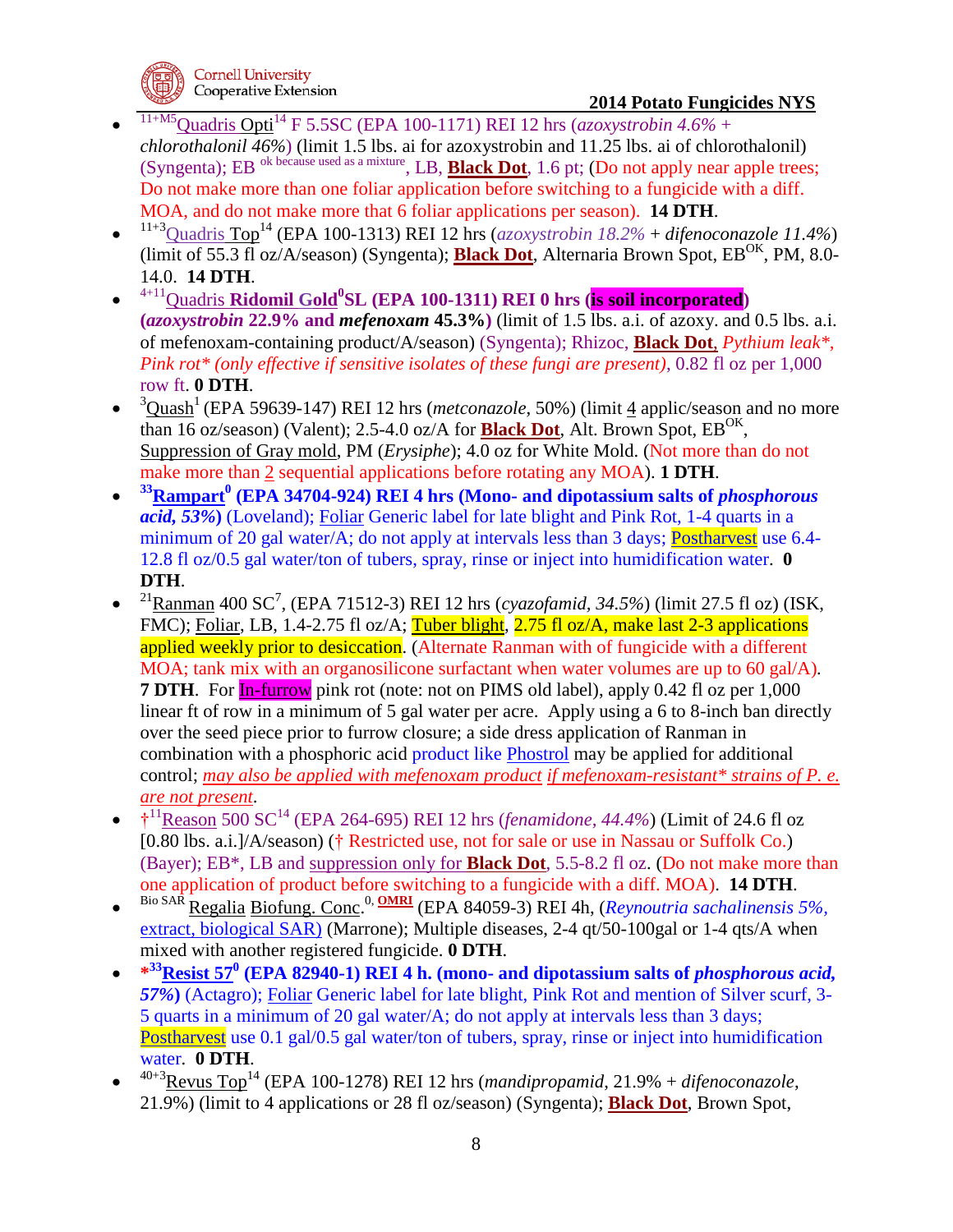EBOK, LB, PM (*Erysiphe*), Septoria L S., 5.5-7 fl oz/A (The addition of a non-ionic surfactant is recommended; do not make more than 2 consecutive applications before switching to an effective fungicide with a different MOA) **14 DTH**.

- $\bullet$ **<sup>4</sup>Ridomil Gold SL<sup>0</sup> (EPA 100-1202) REI 48 hrs (45.3%** *mefenoxam***)** (Syngenta); see also **Ultra Flourish** (Nufarm); (Only for use at-plant-stage to prevent resistance development)*.* Preplant incorporated and surface application; *Pythium leak*\*, *Pink rot*\* *(only effective if sensitive isolates of these fungi are present)*, 0.42 oz/1,000 linear row ft in 6-8 in. band. A Foliar application of **Ridomil Gold Bravo** at tuber initiation may be necessary. **0 DTH**.
- $\bullet$ **4+M5Ridomil Gold Bravo SC<sup>14</sup> (EPA 100-1221) REI 48 hrs (***mefenoxam* **+** *chlorothalonil***)** Foliar application (limit of 11.25 lbs. a. i./A/season of chlorothalonil containing products; see limits on mefenoxam) (Syngenta);  $EB_{OK}$  and LB (US22<sup>P&T</sup>, US23<sup>P&T</sup>, US24<sup>P</sup> only), 2.5 pt/A; Storage rots, *Pythium leak\*, Pink rot\** (*only effective if sensitive isolates of these fungi are present*), 2 lb at flowering and another 2 wks. later. **14 DTH**. (**Also**<sup>4+M1</sup> **Ridomil Gold Copper**  $^{14}$  (EPA 100-804), **Foliar application** for LB (US22, 23, 24 only) tank mix with mancozeb (see limits on label), EB, *Pythium leak<sup>\*</sup>, Pink rot<sup>\*</sup>;*<sup>4+M5</sup> Ridomil Gold **Mancozeb** <sup>3</sup> (EPA 100-1269), Foliar application for LB (US22, 23, 24 only), EB, *Pythium leak\*, Pink rot\** (see limits on label).
- $\bullet$ Bio RootShield WP 0, **OMRI** (EPA 68539-**7**) REI 0 hrs or until dry (1.15% *Trichoderma harzianum* Rifai strain KRL-AG2) (BioWorks); Gr Hs soil drench, Tsp. starter solution, Chemigation (Gr Hs or Field), rates vary; provides protection against plant root pathogens such as *Pythium, Rhizoctonia, Fusarium, Cylindrocladium* and *Thielaviopsis*. 0 DTH.
- $\bullet$ Bio RootShield Granules 0, **OMRI** (EPA 68539-**3**) 0 REI if soil incorporated **(***Trichoderma harzianum* Rifai strain T-22, 1.15%) (BioWorks); in-furrow 2.5-6.0 lbs/1/2 A
- $\bullet$  $\frac{\text{Bio}}{\text{Rootshield}}$  Plus  $\text{WP}^0$   $\frac{\text{OMRI}}{\text{CEPA}}$  (EPA 68539-9) REI 4hrs. (*Trichoderma harzianum* + *T*. *virens*) (BioWorks); for use on **Whole or cut seed as a Dip or Dust**, or IF spray, provides root protection against Rhizoctonia and Fusarium. 0 DTH. **Also:** (<sup>Bio</sup> RootShield Plus Granules<sup>0</sup> **OMRI** (EPA 68539 -10) not registered for <u>use on potatoes</u>, but on many other vegetables and most root crops)
- $\bullet$ <sup>M3</sup> Roper DF<sup>5</sup> Rainshield (EPA 34704-1063) REI 24 hrs. (58.1%, *mancozeb*) (Loveland); EB<sup>OK</sup>, LB, 1-2 lb; Potato Seed Piece for Fus. Dry rot, LB, SB common scab, Rhiz Canker, Silver Scurf, 1.25 lb/50 gal water for whole or cut seed. Foliar **5 DTH**, Seed **0 DTH**.
- ${}^{2}$ Rovral 4F<sup>14</sup> (EPA 264-482) REI 24 hrs, also Rovral 50W (EPA 264-453); Rovral 75WG (EPA 264-689) (1-2 lbs./A) (*iprodione*) (limit of 4 applications/season) (Bayer);  $EB^{OK}$ , 1-2 pt; WM, 2 pt. **14 DTH**.
- $\bullet$ <sup>9</sup>Scala<sup>7</sup> 400SC (EPA 264-788) REI 12 hrs (*See Personal Protective Equipment Comments for NY*) (*pyrimethanil*) (limit of 35 fl oz/season [1.4 lb a.i./A]) (Bayer);  $EB^{OK}$ , 7 fl oz. (Use only in a tank mix with another fungicide effective for early blight control). **7 DTH**.
- \*<sup>Nem.</sup> Sectagon 42</u> (EPA 61842-6) REI Varies (\* Restricted applicator use) (*sodium methyldithiocarbamate*, 42.2%) for soil applications (fumigant for suppression of Root knot nematodes, fungi (*Verticillum dahliae*), weeds and weed seeds and volunteer seeds) (Tessenderlo Kerley); apply 30-75 gal/A using injectors. See label for specifics.
- $\bullet$ Bio (44) Serenade ASO<sup>0</sup> OMRI<sup></sup> (EPA 264-1152) (*Bacillus subtilis*), REI 4 hrs (Bayer); Field,  $EB^{OK}, LB, 6$  qts/A. **0 DTH**.
- $\bullet$ Bio (44) Serenade MAX WP<sup>0, OMRI</sup> (EPA 264-1151) REI 4 hrs (*Bacillus subtilis*) (Bayer); Field and Greenhouse PM, WM, Gray mold, EB, LB 1-3 lb/A/100gal. 0 DTH. Post harvest Silver Scurf 1-3 oz/ton of tubers.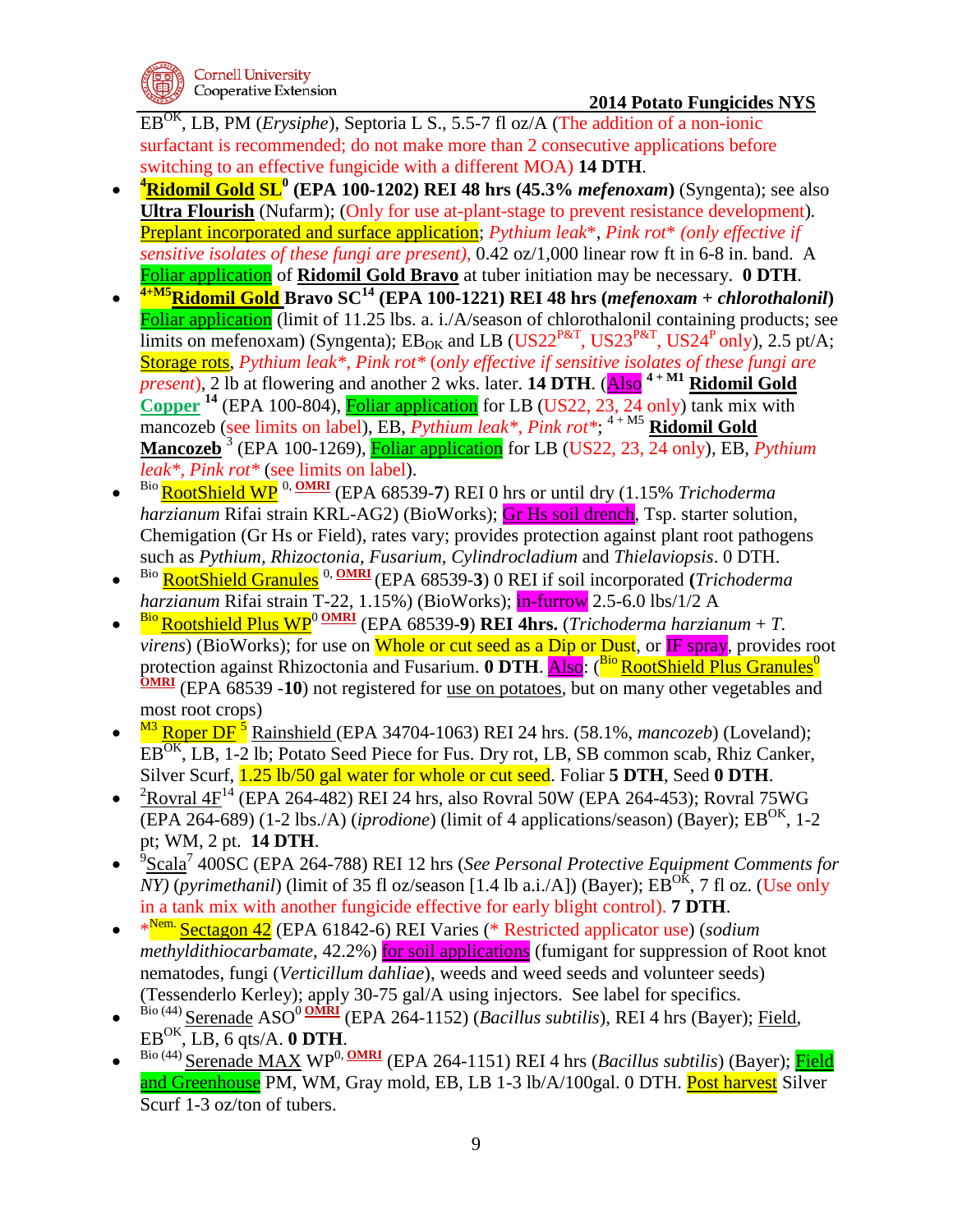

- $\bullet$ Bio (44) Serenade Soil<sup>0, **OMRI** (EPA 264-1152) REI 4hrs. (*Bacillus subtilis*) (Bayer); Soil</sup> drench, 2-6 qt/A; In-furrow, 2.2-13.2 fl oz/1000 row feet; Use primarily for Rhiz., but other diseases are listed. **0 DTH**.
- $\bullet$ Bio Sonata0, **OMRI** (EPA 264-1153) REI 4 hrs (*Bacillus pumilus*) (Bayer); Field and Greenhouse EBOK, LB, PM, WM, Gray mold, 2-4qt/A/100gal. **0 DTH**.
- $\bullet$ 11+12+3StadiumPH use, Not seed potatoes (EPA 100-1453) REI ?; (*azoxystrobin* 12.51%+ *fludioxonil* 12.51%+ *difenoconazole 9.76%*) (Syngenta); Post-harvest use for Silver Scurf and Fusarium Dry Rot, 1.0 fl oz/2,000lb of tubers, as in-line aqueous spray; Only 1 PH application; Not for use on seed potatoes or seed pieces. 0 DTH.
- $\bullet$ M StorOx 2.0<sup>0</sup> (EPA 70299-7) REI 1 hr (*hydrogen peroxide, 27 + 2%*) (BioSafe Systems); Post harvest for Bac. Soft rot, EB, LB, Fusarium and SS, 1:25 (5 fl oz/gal), 1:50 (2  $\frac{1}{2}$  fl oz./gal) to 1:100 (1 ¼ fl oz/gal), used in 1-2 gal of water per ton of tubers. **0 DTH**.
- $\cdot$   $*^{30}$ Super Tin<sup>7</sup> 4L (EPA 70506-212) REI 48 hrs (\* Restricted applicator use) (*fentin hydroxide*) (limit of 18.0 fl oz/season) (UPI); EB, LB suppression of CPB, 4-6 fl oz. **7 DTH**.
- $\bullet$ BioT-220, **OMRI** HC Biological Fungicide (EPA 68539-4) REI 0 hrs (*Trichoderma harzianum*) (also Plant Shield) (BioWorks); Seed treatment for Rhizoc. Stem canker and Blk scurf, 0.5-2 oz/ cwt cut or whole seed, applied as a dust or aqueous solution. **0 DTH**.
- $\bullet$ **11+27+contactTanos<sup>14</sup> 50DF (EPA 352-604) REI 12 hrs (***famoxadone* **25%+** *cymoxanil 25%***,**  must be tank mixed with a protectant) (limit of 6 applications per season, 48 oz) (DuPont); 2ee for Brown Spot (*Alternaria alternata*), 6 oz; EB ok because used as a mixture , suppression only for **Black Dot**, 6 oz; LB, 6-8 oz (protectant can be *mancozeb*, *chlorothalonil*, *metiram*, etc.). (Do not apply more than 1 application before switching to a fungicide with a different MOA). **14 DTH**.
- $\bullet$ **M2 That Flowable Sulfur<sup>0</sup> (EPA 57538-5) REI 24 hrs. (***Sulfur)* **(Stoller); PM, 3-5 pts/A**. **0 DTH**.
- $\bullet$ **<sup>1</sup>Thiophanate Methyl 85 WDG<sup>21</sup> (EPA 66222-145) REI 2 days (***thiophanate-methyl***) (limit 3.2 lbs.)**(MANA); Wh. Mold, 0.8-1.2 lb/A. **21 DTH**
- $\bullet$ <sup>1+M3</sup>Tops MZ 8.5D<sup>0</sup> Potato S-P Treatment (EPA 264-958) REI 24 hrs (2.5% *thiophanatemethyl*) + 6% *mancozeb*) (Gustafson/Bayer); **Seed piece treatment** for Fusarium dry rot, Rhizoc. Stem canker and Blk scurf, and Silver scurf, 0.75 lb/100 lb cut seed pieces. **0 DTH**.
- $\bullet$ <sup>Insect+M3+1</sup>Tops-MZ-Gaucho<sup>0</sup> Potato S-P treatment (EPA 264-977) REI 24 hrs (1.25% *imidacloprid* Insecticide, 2.5% *thiophanate-methyl*, 6% *mancozeb*) (Gustafson/Bayer); for insect control and Fusarium dry rot, Rhiz, silver scurf and reduce spread of LB while cutting seed, 0.75 lb/100 lb applied to cut seed pieces. **0 DTH**.
- $\bullet$ **<sup>1</sup>Topsin M 70WSBags<sup>21</sup> (EPA 73545-16) REI 3 days (***thiophanate-methyl***)** (limit 4 lbs.) (UPI); Wh. Mold 1-1 ½ lb/A (may be mixed with other fungicides for EB and LB). **21 DTH**. Also Topsin M 70 WP (EPA 73545-11)
- $\bullet$ <sup>Oil</sup> Trilogy<sup>0, **OMRI** (EPA 70051-2) REI 4 hrs (70% clarified hydrophobic extract of *Neem oil*,</sup> biological) (Certis); Listed for multiple diseases including EB, Anthracnose, Botrytis and PM and various insects, 0.5-1% in 25-100 gal/A. **0 DTH**.
- $\bullet$ **<sup>4</sup>Ultra Flourish<sup>0</sup> 2EC (EPA 55146-73) REI 48 hrs (***mefenoxam***)** (limits of 0.75 pts. in soil and 1.6 pts. Foliar) (Nufarm); (Should consider only for use at-plant-stage to prevent resistance development)*.* Preplant incorporated and surface application; *Pythium leak*\*, *Pink rot*\*, (*only effective if sensitive isolates of these fungi are present*), 0.84 oz/1,000 linear row ft in 6-8 in. band (0 DTH); Foliar rate 6.4 fl oz/A, beginning at flowering and repeat after 14 days (**14 DTH**).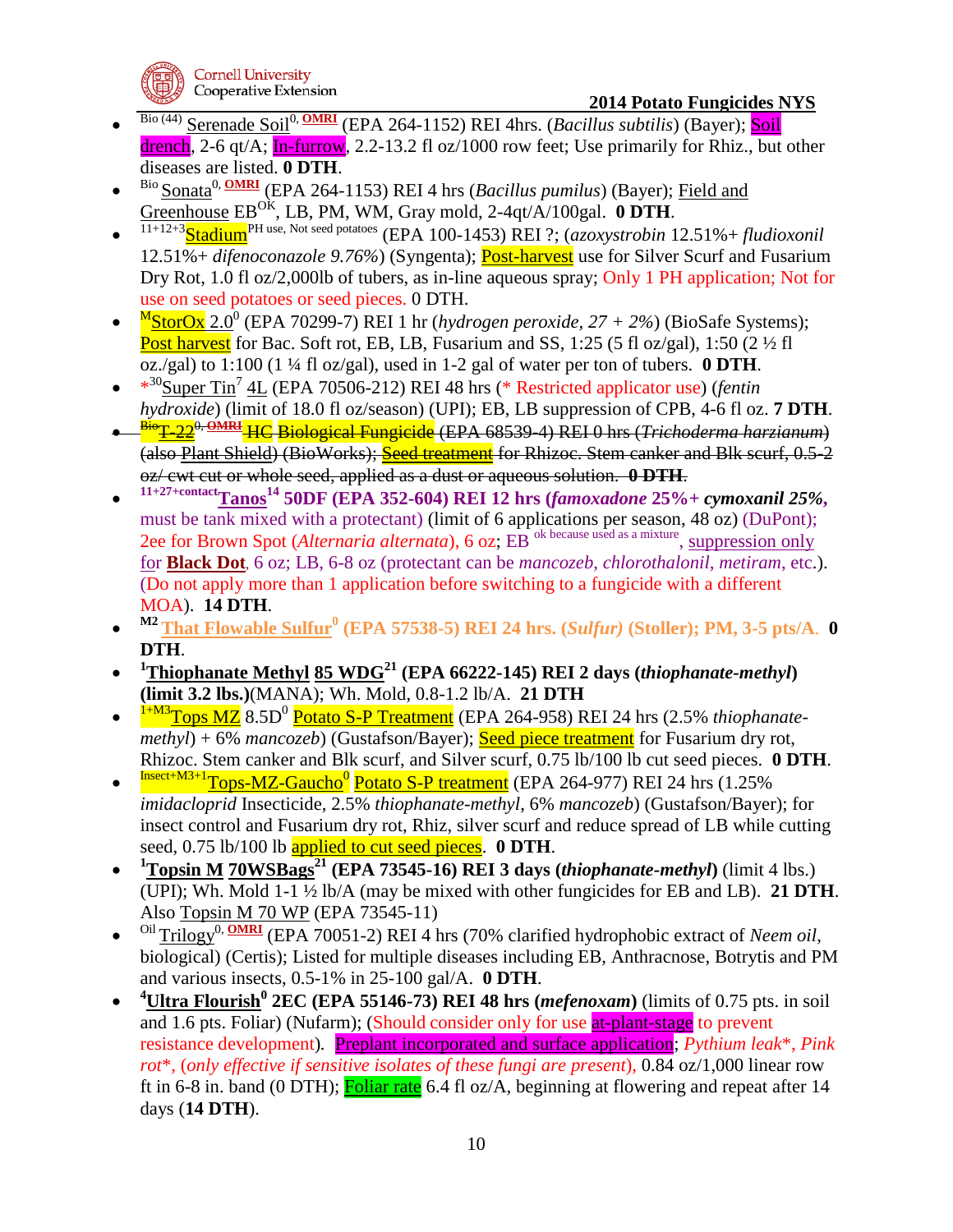\*  $\text{Vapam}^0$  HL (EPA 5481-468) REI 5 days (sodium methyldithiocarbamate, 42%) (Amvac); (\* Restricted applicator use) a soil fumigant (liquid converted into a volatile fumigant) for weeds, nematodes i.e. Root Knot (suppression only), Symphylids (garden centipede) and soilborne diseases including Rhizoctonia, Pythium, Phytophthora, Verticillium, Sclerotinia. Vapam is phytotoxic, so protect non-target plants. See label for specifics.

- <sup>7</sup>Vertisan<sup>7</sup> (EPA 352-836) REI 12 hrs (*penthiopyrad*, 20.6%) (limit 72 fl oz) (DuPont); EB<sup>OK</sup>, Brown Spot, Gray mold, PM, 10-24 fl oz; **Black Dot**, 14-24 fl oz; Suppression White mold, 14-24 fl oz; Soilborne Rhizoctonia, IF treatment 0.7-1.6 fl oz/1,000 row ft. (No more than 2 sequential applications before switching to a fungicide with a different MOA). **7 DTH**.
- **† Nem Vydate<sup>7</sup> C-LV † (EPA 352-532) REI 48 hrs (***oxamyl***, insecticide/nematicide)**   $(Du\text{Pont})$ ; 24(c) label for  $\underline{\text{In-furrow application}}$  of Vydate C-LV for suppression of Lesion, Stubby Root and Root Knot Nematodes of Potato († Restricted; not for use in Suffolk or Nassau Co); also foliar application for insect control. (Not for use on Long Island). **7 DTH**.
- $\bullet$  $45 + 40$  Zampro (EPA) (BASF) LB and Tuber Blight.
- $*^{22}Zoxium$  80WSP<sup>3</sup> (EPA 10163-6413) REI 48 hrs. (*zoxamide*) (limit of 8 applications or no more than 2.0 lbs. [1.6 lbs. a.i]/A/season) (Gowan); LB, 2.5-4.0 oz/A; tank-mix with other fungicides for other disease control; (Do not make more than 2 sequential applications before alternating to a fungicide with a different MOA). **3 DTH**

This summary is provided as a helpful guide to some of the products that are available for Potato Disease Control and is not a substitute for Pesticide Labels. Refer to the 2014 Cornell Vegetable Guidelines or the product label before buying any product. Every effort has been made to provide correct, complete, and up-to-date information at the time of this presentation/publication. Trade names used are for convenience only. No endorsement of products intended, nor is criticism of unnamed products implied. These recommendations are not a substitute for pesticide labeling. Always read the product label before applying any pesticide.

Abbreviations:  $\dot{\tau}$  = Restricted use pesticide (see label);  $*$  = Restricted applicator use; MOA = Mode of action; M = Multi-site activity; OLF = Other labeled formulation; *\*EB= Fungicide resistance concern with product for this particular disease pathogen.*

EB = Early blight, *Alternaria solani*; LB = Late blight, *Phytophthora infestans*; Brown spot and Black Pit = *Alternaria alternata*; Rhizoc = Rhizoctonia Black scurf and canker, *Rhizoctonia solani*; Silver scurf, *Helminthosporium solani*; BD = **Black Dot**, *Colletotrichum coccodes*; Botrytis vine rot, *Botrytis cinerea*; Fusarium decay = Fusarium dry rot, *Fusarium sambucinum***, also** *F***.** *coeruleum* and *F*. *graminearum*; Common scab, *Streptomyces scabies*; Powdery scab, *Spongospora subterranea*; WM = White mold, *Sclerotinia sclerotiorum*; Pythium leak, *Pythium ultimum* var. *ultimum*; PR = Pink rot, *Phytophthora erythroseptica*; Black leg, *Erwinia* spp. (primarily *E. carotovora* subsp. *atroseptica* and *E. carotovora* subsp. *carotovora*); PM = Powdery mildew, *Erysiphe cichoracearum.*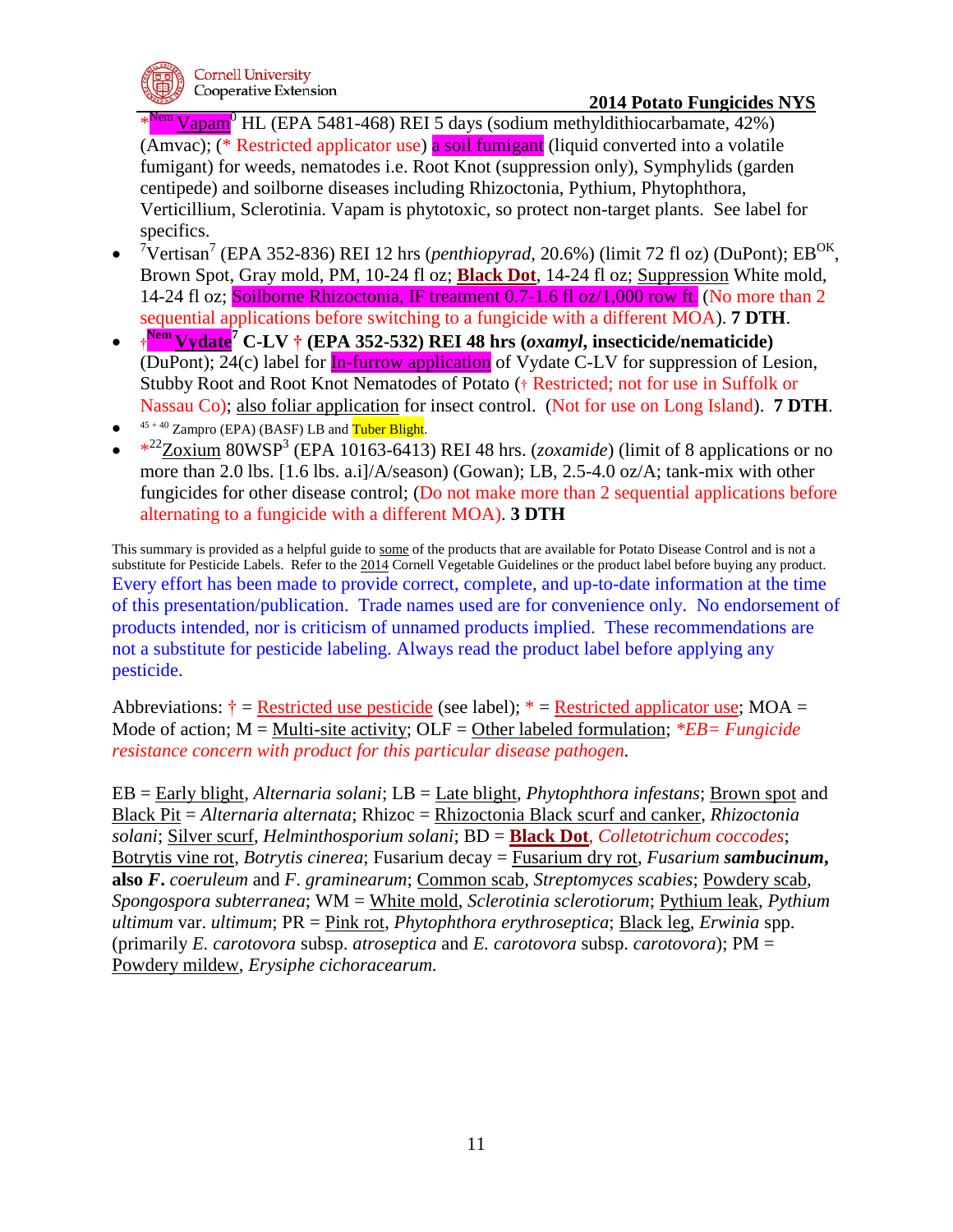### **Overview of Potato Fungicide Roster**

**See: [http://vegetablemdonline.ppath.cornell.edu](http://vegetablemdonline.ppath.cornell.edu/)**

- **for more updates. NYS (underlined = currently registered); [ FRAC No. Product DTH]**
- **Systemic** fungicides are in **BOLD**; Protectants are listed first in upper left corner.

### **T. A. Zitter, JULY 2014**

# Protectants/Mixing Partners (Field diseases listed)

- $\bullet$ <sup>M5</sup>chlorothalonil<sup>7</sup> =, <u>Bravo</u> WS (limit of 15 pts/A), Echo, Equus , Chlorothalonil 720, Initiate 720 & Zn (EB, LB, BD, Botrytis vine rot)
- $\bullet$  $^{M3}$ *mancozeb*<sup>3</sup> = <u>Dithane</u>, <u>Manzate</u>, Penncozeb, Roper DF (EB, LB, BD on some) (all as Seedpiece trt.) (15 lb/crop)
- $\bullet$ <sup>M3</sup>metiram<sup>3</sup> = Polyram (EB, LB) (sgl Seed Trt. allowed) (12 lb/crop)
- $\bullet$ <sup>30</sup>tin hydroxide<sup>7</sup> = \*<u>Super Tin</u>, \*<u>Agri Tin</u> (EB, LB) (restricted use) (limit of 18 fl oz or 11.25 oz/sea., respect.)
- $\bullet$  $^{M1}$ fixed copper<sup>0</sup> = <u>Badge</u> SC, <u>Badge X<sub>2</sub> OMRI</u>, Basic Copper Sulfate & 53 **OMRI**, Camelot O<br> **OMRI**, Champ Formula 2; Cueva **OMRI**, Kentan DF, Kocide, Cuprofix, Mastercop, Nordox 75WG **OMRI** , Nu-Cop 50WP **OMRI**  $(EB, LB)$  (Also  $^{M3+M1}$ ManKocide<sup>5</sup> (limit of 74.7 lb/A)
- $\bullet$ Bio(44)*Bacillus subtilis*<sup>0</sup> = Serenade ASO **OMRI** (EB, LB), Serenade MAX **OMRI** and Sonata  $\binom{Bio}$ *Bacillus pumilis*<sup>0</sup>) **OMRI** (PM, WM, Gy Mold, EB, LB)(Seed, SS)
- $\bullet$ Bio RootShield Plus WP<sup>0</sup>**OMRI** (*T. harzianum + T. virens*) (root pathogens) (Whole or Cut Tuber Dip, Dust, IF) also RootShield WP & GR
- $\bullet$ MultiOxidate<sup>0</sup> (*hydrogen peroxide*) **OMRI**  $(Seed, Fus.)$   $(EB, LB)$
- $\bullet$ <sup>M2</sup>Sulfur<sup>0</sup> = <u>Kumulus</u> **OMRI**, Microfine, Micro Sulf **OMRI** , Microthiol **OMRI** , Sulfur 6L, That (PM)

Group 11 Strobilurins (QoI) and "others" (EB<sup>\*</sup>, LB, BD) (*Strobilurins are no longer effective for \*EB\* unless tank-mixed with another MOA*)

- $\bullet$ <sup>11+M3</sup>Cabrio Plus<sup>3</sup> (*pyraclostrobin* + *metiram*) (EB<sup>OK</sup>, LB, <u>BD</u>, PM, Suppr. WM (limit to 17.4lbs. /A/sea.)
- $\bullet$ <sup>11</sup>Quadris<sup>14</sup> (*azoxystrobin*), (*EB\**, LB, BD) (123 fl oz/sea)
- $\bullet$  $^{11+M5}$ Quadris Opti<sup>14</sup> (*azoxystrobin* + *chlorothalonil*) (EB <sup>ok with mixture</sup>, LB, BD) (6 applic or 1.5lb a.i./season)
- $\bullet$ <sup>11+3</sup>Quadris Top<sup>14</sup> (*azoxystrobin* + difenoconazole) (EB<sup>OK</sup>, BD, Brown Spot, PM) (limit 55.3 fl  $oz/A$ )

## **2014 Potato Fungicides NYS**

- $\bullet$ <sup>11</sup>Gem<sup>7</sup> (*trifloxystrobin*) (EB\*, LB), (*No aerial application in NYS*) (23 fl oz/season)
- $\bullet$ <sup>11</sup>Headline SC<sup>3</sup> (*pyraclostrobin*) (EB<sup>\*</sup>, LB, BD, WM suppr) (72 fl oz/season) (aerial application allowed, not w/in 100ft water)
- $\bullet$   $\uparrow$ <sup>11</sup> Reason<sup>14</sup> (*fenamidone*) (EB<sup>\*</sup>, LB, <u>BD</u>) (limit to 24.6 fl oz/season)
- $\bullet$ **<sup>11</sup>Tanos<sup>14</sup> (***famoxadone* **+** *cymoxanil***)** (EB ok when with protectant, LB) (6 applications/season or 48 oz.)
- $\bullet$ <sup>11</sup>Evito<sup>7</sup> 480 SC (*fluoxastrobin*) NOT NYS (EB<sup>\*</sup>, Supp. of LB) (22.8 fl oz/sea.)

# **Others (Primarily White Mold or Early Blight,**

**but also Black Dot, or Gray Mold)**

- $\bullet$ <sup>7</sup>Endura<sup>10</sup> (*boscalid*) (EB) (4 applic./season, 18 or 20 oz by rate) (2 applic @ hi rate)
- $\bullet$ <sup>11</sup>Headline SC<sup>3</sup> (*pyraclostrobin*) (Suppr. WM) (72 floz/season)
- $\bullet$ <sup>2</sup>Rovral<sup>14</sup> (*iprodione*) (EB, W Mold) (4 applic/sea.)
- $\bullet$ 9 Scala<sup>7</sup> (*pyrimethanil*) (EB) (tank mix; 35 fl oz/sea.)
- $\bullet$ <sup>3</sup>Quash<sup>1</sup> (*metconazole*) (BD, Br Spot, EB, GM, WM) (4 applic/sea. or 16oz)
- $\bullet$  $\rm{^{1}Topsin~M^{21}}$  *thiophanate methyl* (WM) (4) lb/season limit)
- $\bullet$ BioContans0, **OMRI** (*C. minitans*) (WM)
- $\bullet$  $7$ Luna Privilege<sup>7</sup> (*fluopyram*) (limit 10.95 fl oz) (EB, WM, Gray Mold, suppression BD)
- $\bullet$  $7+9$ Luna Tranquility<sup>7</sup> (*fluopyram* + *pyrimethanil*)(limit 43.6 fl oz) (EB, PM, suppression of Botrytis, WM, BD)
- $\bullet$  $^{11+7}$ Priaxor<sup>7</sup> (*fluxapyroxad* + *pyraclostrobin*) (limit 24 fl oz) EB, Br. Spt, BD, Supp. Gray mold and LB, PM, Suppression for WM, IF for Rhiz.
- $\bullet$ <sup>7</sup>Vertisan<sup>7</sup> (*penthiopyrad*) (limit 72 fl oz total) (EB, Br. Spt, GM, <u>BD</u>, <mark>IF Rhiz</mark>.)

#### $\bullet$  $^{29}$ Omega<sup>14</sup> (fluazinam) (NOT registered) **Late Blight (tank mix [TMix] and alt. with**

## **protectant or other MOA) Pythium Leak as noted**

- $\bullet$ **4 + M5Ridomil Gold Bravo <sup>14</sup>** (LB, US 22, 23, 24 only, EB, Storage Rots (Pink rot & Leak) (also  $4 + M1$  **RidGold/**Cu<sup>14</sup> and  $4 + M3$ **RidGold/MZ<sup>3</sup>**) (see label for limits)
- $*^{4.5}$ <sup>43</sup>Presidio<sup>7</sup> (*fluopicolide*) (LB, PR) Tuber **blight** (limit of 4 applic./season or 12 fl oz)
- **\* <sup>28</sup>Previcur Flex<sup>14</sup> (***propamocarb*) TMix, LB (limit to 5 applic.)
- $\bullet$ <sup>21</sup> Ranman<sup>7</sup> (*cyazofamid*) (LB, Tuber blight) (TM, limit of 27.5 fl oz/sea. or 10 applic.)
- \* 22 + M3Gavel<sup>3</sup> (*zoxamide* + *mancozeb*) (also EB) (6 applic. limit or 6 pts.)
- \* <sup>22</sup>Zoxium<sup>3</sup> (*zoxamide*) (LB) (TM, limit of 8 applic. or 2 lbs.)
- $\bullet$ **<sup>40</sup>Forum<sup>4</sup>(***dimethomorph*) (TMix, LB, suppression of Tuber blight.) (limit 30 oz/season)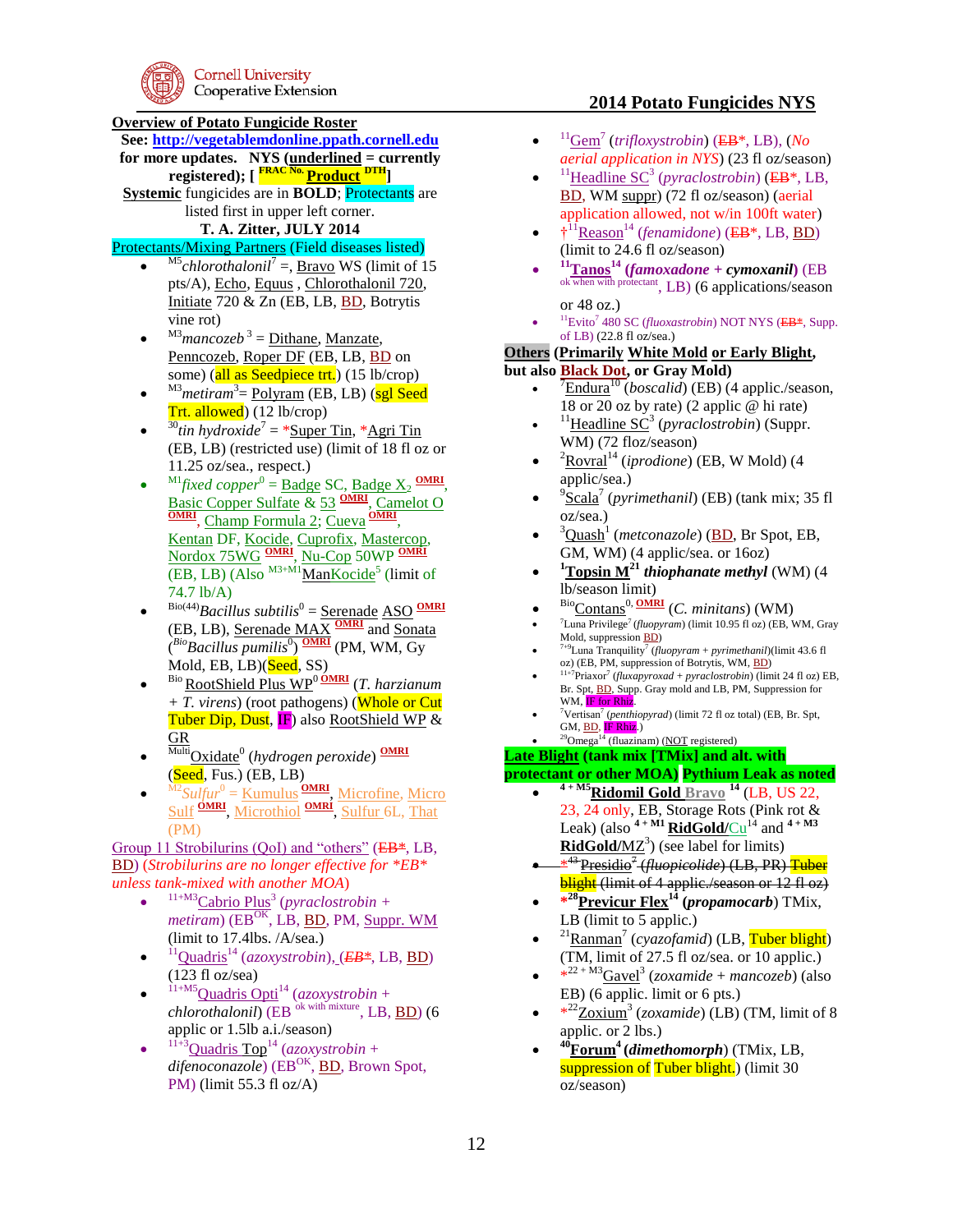

- $\bullet$   $\mathfrak{f}^{11}$ <u>Reason</u><sup>14</sup> (*fenamidone*) (LB)  $\mathfrak{f}$  (Not LI) (limit 24.6 fl oz/season)
- $\bullet$  $3 + 40$ Revus Top<sup>14</sup> (difenoconazole + *mandipropamid*) (BD, Brown spot, EB, LB, PM (*Erysiphe*) Sept LS (limit 4 applic./sea. or 28 fl oz)
- $\bullet$  $11 + 27$ **Tanos**<sup>14</sup> (*famoxadone* + *cymoxanil***), TMix (LB) (6 appl./season limit or 48 oz.)**
- $\bullet$ **<sup>27</sup>Curzate<sup>14</sup> (***cymoxanil***)** TMix (limit of 7 applic./yr.)
- $\bullet$ **M5 + 33Cat**amaran**<sup>7</sup> (phosphorous acid** + chlorothalonil) (LB, EB, BD, Botrytis vine rot) (limit 40 pts/season)
- $\bullet$  $33$ **ALL<sup>0</sup> for LB** =  $\overline{Agri\text{-}Fos}$ ,  $*$ **Fosphite**  $\overline{g}$ **Fungi-Phite, ProPhyt, \*Kphite, Phostrol, Rampart, Resist 57 (***phosphorous acid***)**
- $\bullet$ <sup>29</sup>Omega<sup>14</sup> (*fuazinam*), (not NYS) (LB, WM, Suppression of Powdery Scab)
- $\bullet$ 45 + 40 Zampro (*ametoctradin + dimethomorph*) (LB and Tuber Blight) NOT registered.  $\bullet$
- <sup>M</sup> Prev-Am<sup>0</sup> (*borax*) (LB)

### **Seed Piece Treatments (liquids and dusts; some combinations for insects and diseases)**

- $\bullet$  $^{25}$ Agri-mycin 17<sup>0</sup>,  $^{OMRI}$ , or AG Strep. (Soft rot, Black leg)
- <sup>†</sup><sup>Insect+12</sup> CruiserMaxx Potato<sup>0</sup> (*thiamethoxam* + *fludioxonil*) liquid seed treatment (chewing and sucking insects and Fusarium dry rot, seedborne Rhiz. & SS) (Not LI)
- $\bullet$ <sup>11</sup>Dynasty (*azoxystrobin*) liquid seed treatment (Rhiz, **BD**, Silver Scurf)
- $\bullet$ <sup>M3</sup>Potato Seed Treater<sup>0</sup> PS 8% or 6% (*mancozeb*) (Fus. Rot)
- $\bullet$ <sup>M</sup>PM223<sup>0</sup> (*protein*) (seed suberization) Exempt, not listed in PIMS registry.
- $\bullet$  $1 + M3 + 27$ <u>Evolve</u><sup>0</sup> (*thiophanate-methyl* + *mancozeb* + *cymoxanil*) (LB, Fus, R, SS)
- $\bullet$ Insect. +M3Gaucho MZ Pot S-P Trt.<sup>0</sup> (*imidacloprid* + *mancozeb*) (Fus dry rot)
- $\bullet$  $^{12+M3}$ Maxim MZ<sup>0</sup> (*fludioxonil* + *mancozeb*) (Fus, R, SS)
- $\bullet$  $7 + M3$ Moncoat MZ<sup>0</sup> (flutolanil + *mancozeb*) (Fus, R, SS)
- $\bullet$ BioT-22 HC<sup>0</sup> **OMRI** (*T. harzianum*) (Rhiz);  $Bio$ **RootShield Plus WP<sup>0</sup>** (*T.h* + *T.v.*) (Rhiz, Fusarium) ( $BioRootShifted Plus Granules<sup>0</sup>$ NOT Listed for potato)
- $\bullet$ BioMycostop<sup>0</sup> **OMRI** (*S. griseoviridis*)
- $\bullet$ <sup>1+M3</sup>Tops MZ Pot. S-P Trt.<sup>0</sup> (thiophanate*methyl* + *mancozeb*)
- $\bullet$ Insect. + 1 + M3 $\underline{T}$ ops MZ Gaucho<sup>0</sup> (thiophanate*methyl* + *imidacloprid* + *mancozeb*) (Fus, R, SS)

### **In-Furrow and Soil Treatments**

 $\bullet$ Bio<sub>Actinovate AG and Actino-Iron<sup>0</sup> (S.</sub> *lydicus*) (?)

### **2014 Potato Fungicides NYS**

- $\bullet$ <sup>11</sup>Quadris<sup>0</sup> (*azoxystrobin*) (IF, Rhiz, SS, BD) (see label limits)
- $\bullet$ <sup>11</sup>Quadris + <sup>4</sup> Ridomil Gold<sup>0</sup>) (*azoxystrobin* + mefenoxam) (Rhiz, BD, Pythium, PR) (IF see label limits)
- $\bullet$ <sup>14</sup>Blocker<sup>0</sup> (quintozene) (IF, Rhiz.)
- †<sup>7</sup>Moncut<sup>0</sup> (*flutolanil*) (IF, Rhiz., Powdery Scab suppression only) (Not LI)
- $\bullet$ <sup>11</sup> Headline SC<sup>0</sup> (Rhiz. **in-furrow** see label)  $\bullet$  $33\frac{\text{Agri-Fos}^{0}}{\text{ProPhyt}}$  (IF), Phostrol (IF) or OLP (Sto. Rots =  $Pyth$  leak, Pink rot)
- $\bullet$ **<sup>4</sup>Ridomil Gold<sup>0</sup> (***mefenoxam***)** (Sto. Rots, *Pyth\**, *PR*\*, *Resistance concern*) (see label limits)
- $\bullet$ **<sup>4</sup>Ultra Flourish<sup>0</sup> (***mefenoxam***)** (Sto. Rots, *Pyth*\*, *PR*\*, *Resistance concern*)
- $\bullet$  $4 + MS$ **Ridomil Gold** Bravo<sup>14</sup> (*mefenoxam* + *chlorothalonil*) (Sto. Rots, Pyth, PR)
- $\bullet$ <sup>21</sup> Ranman<sup>0</sup> (*cyazofamid*) (**IF**, Pink Rot)
- $\bullet$  $\frac{\text{Bio}}{\text{RootShifted Plus WP}}$  (*T. h. + T. v.*) (IF Rhizoctonia, Fusarium); Bio RootShield WP and  $GR(T, h.)$
- $\bullet$ Bio Serenade Soil <sup>0</sup> **OMRI** (*Bacillus subtilis*)  $(E, Rhiz.)$
- **†\*NemVydate<sup>14</sup> C-LV (***oxamyl***)** (IF, Supp. lesion, stubby root, root knot nematodes) (not LI)
- †\*NemMocap EC (not LI)
- $\bullet$ <sup>7</sup>Vertisan<sup>7</sup> (*penthiopyrad*) (limit 72 fl oz total) (**IF Rhizoctonia**)

### **Post-harvest Treatments**

- $\bullet$ **<sup>33</sup>Agri-Fos <sup>0</sup> , \*Fosphite, Fungi-Phite, ProPhyt, Phostrol, Rampart, \*Resist 57** (LB, Pink Rot), (Recommended for processing only)
- $\bullet$ <sup>2</sup>Bio-Save<sup>0, <u>OMRI</u> (Fus DR, SS)</sup>  $\bullet$ **<sup>1</sup>Mertect<sup>0</sup> (***thiabendazole***)** (*Fus. Dry rot*\*, *Resistance is a concern*)
- $\bullet$ Serenade MAX<sup>0</sup> OMRI (SS)
- $\bullet$ 11 + 12 + 3Stadium<sup>0</sup> (*azoxystrobin* + *fludioxonil* + *difenoconazole*) Not for use on seed potatoes or seed pieces (Silver Scurf & Fusarium Dry Rot)

#### **OMRI Listed Products (Most multi-site)**  $\bullet$

- $\frac{\text{Bio}}{\text{Atomic}}$  Actinovate AG  $\bullet$ <sup>Bio</sup>Bio-Save 10LP<sup>0</sup> (*P. syringae*) (Fus DR, SS)
- $\bullet$ <sup>Bio</sup> RootShield Plus<sup>+</sup> WP<sup>0</sup> (*T. harzianum + T. virens*) (Root rot pathogens like *Fusarium* and *Rhizoctonia*) (Whole or cut Tubers as dip, dust, or IF)
- $\bullet$ <sup>SAR</sup>Regalia EC<sup>0</sup> (*Reynoutria*), (see label)
- $\bullet$
- <sup>Bio</sup><u>Mycostop<sup>0</sup> (S. *griseoviridis*) (see label)</u><br><sup>M3</sup>Badge X<sub>2</sub><sup>0</sup> Camelot O, Cueva, Nordox 75WG, Nu-Cop  $\bullet$ 50WP, (EB, LB)
- $\bullet$ M2*Sulfur*<sup>0</sup> = Kumulus, Micro Sulf, Microthiol, (PM)  $\bullet$
- <sup>M</sup>Organic JMS Stylet-oil<sup>0</sup> (EB, PM, Insects)
- $\bullet$ <sup>Bio</sup>Contans<sup>0</sup> (*Coniothyrium*) (White Mold)
- $\bullet$ <sup>M</sup>Trilogy<sup>0</sup> (neem oil) (EB, PM, insects)  $\bullet$
- Bio(44) Serenade ASO&MAX<sup>0</sup> (*B. subtilis*) (EB, SS) <sup>Bio (44)</sup>Serenade Soil<sup><sup>0</sup> (*B. subtilis*) (Rhiz.)</sup>
- $\bullet$  $\bullet$ BioSonata<sup>0</sup> (*Bacillus pumilis*) (EB)
- $\bullet$ <sup>Multi</sup>Oxidate<sup>0</sup> (hydrogen peroxide) (EB, LB?)

\* Restricted to registered applicators; †Not for use on Long Island; TM = tank-mix. Every effort has been made to provide correct and up-to-date information at the time of this publication. Trade names used are for convenience only. No endorsement of products intended, nor is criticism of unnamed products implied. These